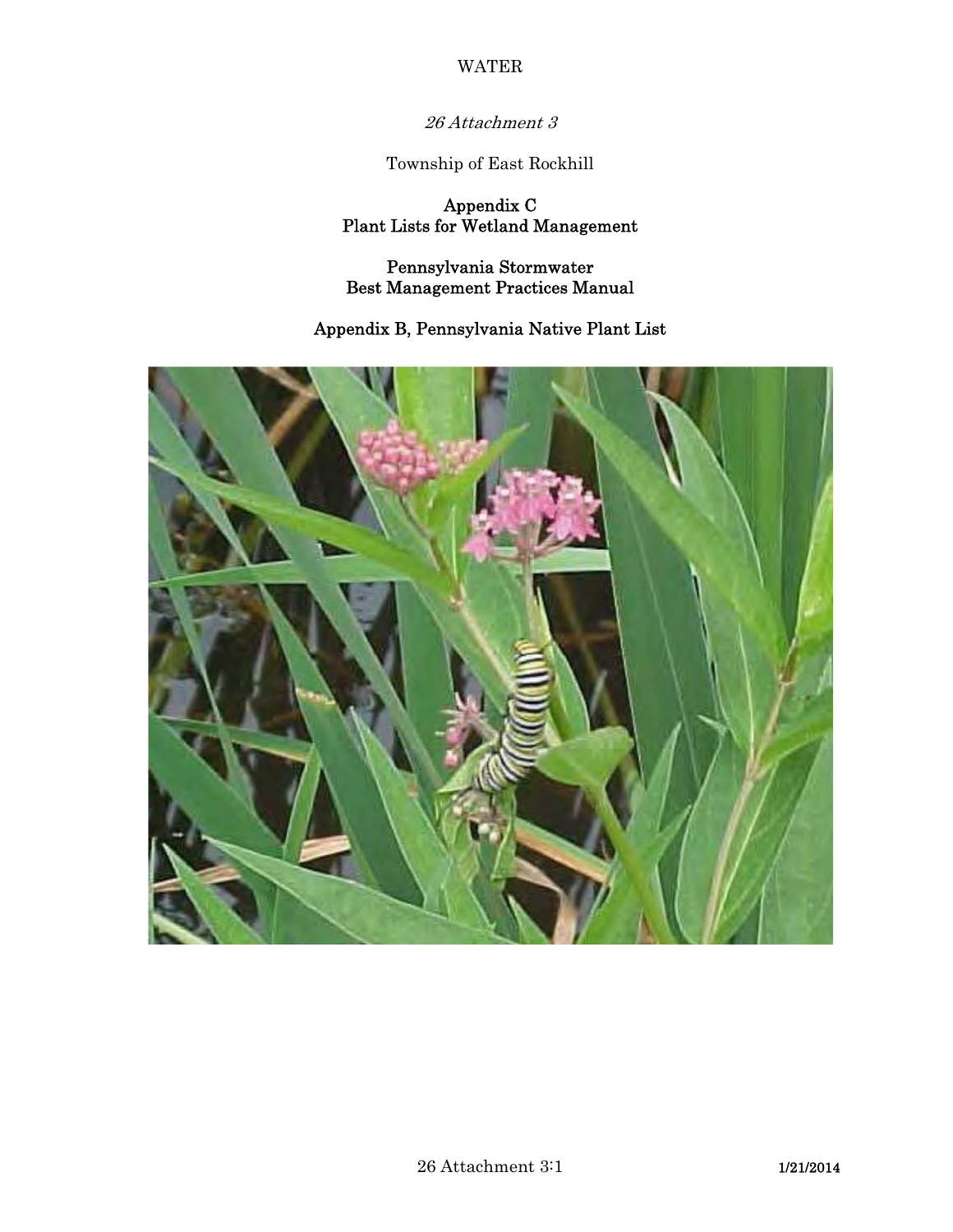# Appendix B — Pennsylvania Native Plant List

The BMP Plant List contains information about plant species native to Pennsylvania that are suitable for use in any number of BMPs. The list is sorted by plant type and then by scientific name. The table also contains information helpful for designing a planting plan for a successful BMP.

### Plant Type

Herbaceous plants are broken down into the following categories; ferns, grasses, grasslike plants, and forbs. Woody plants are broken down into the following categories; shrubs, trees, and trees (small). Small trees are under story and ornamental trees. These trees are useful when a canopy tree is impractical or an aesthetic impact needs to be made.

### Hardiness Zone

Ideal hardiness zone ranges are given for the plants. These zone numbers correspond to the "USDA Plant Hardiness Zone Map". Pennsylvania is mainly in zones five (5) and six (6). There is a small area of zone four (4) located in the northwestern part of the state and a small area of zone seven (7) located in the southeast. The map is available on line through the USDA. http://www.usna.usda.gov/Hardzone/index.html.



### Commercial Availability

Care was taken to develop a list of plants that would be both successful and obtainable. It is still important to plan ahead and locate plant materials in advance of planting. Plant materials should be located at least six (6) months in advance of planting. This gives enough time to locate approved substitutions in the case that some species are unavailable.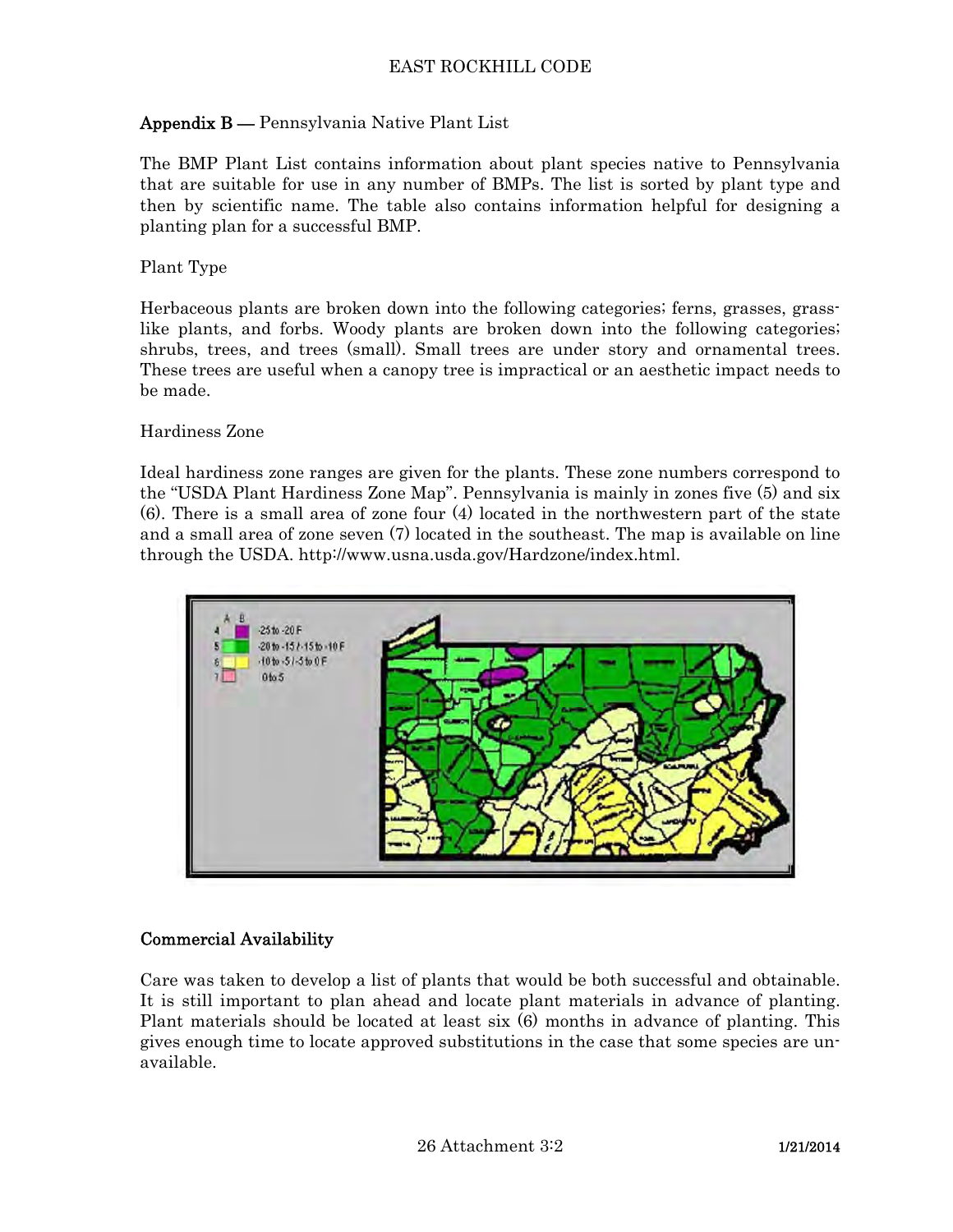## Wildlife Value

Attracting beneficial wildlife increases the function and value of a BMP. Wildlife pollinates plants, distributes seed, and enhances the ecological value of the wetland. Note that some wildlife, such as Canada goose and muskrat can be problematic and will destroy new plantings unless exclusion fencing is provided.

### Wetland Indicator Status

The wetland indicator status is from the National List of Plant Species that Occur in Wetlands: Northeast (Region 1) compiled by the U.S. Fish and Wildlife Service. This list indicates the likelihood that a plant will be found in a wetland. A "+" after the indicator symbol shows that the species is more often found in wetlands than other species with the same indicator symbol. Conversely, a "-" after the indicator symbol shows that the species is less often found in wetlands than other species with the same indicator symbol.

Since wetland indicator status is generalized and does not represent information about depth or frequency of inundation, the "Inundation Tolerance" "Hydrologic Zone" and fields are also included in this plant list to assist the designer in selecting the appropriate plant species.

## Inundation Tolerance

Inundation Tolerance gives information about frequency and depth of inundation that plant species can tolerate during the growing season. A "no" indicates plants that do not survive saturated soils or standing water during the growing season. These are typically upland plants. "Saturated" indicates plants that survive inundation and saturated soils, typically during greater than 50% of the growing season. "Seasonal" indicates that the plant is able to withstand occasional inundation and saturated soils, typically during less than 50% of the growing season. Available information on water depths tolerated by aquatic plants are provided where available. It is difficult to give the exact hydrologic requirements of plants in a general list such as this. As such, we suggest that further research be performed to confirm the requirements of particular species.

### Hydrologic Zone Zone 1: Open Water: Permanent Pool (12 inches to 6 feet)

Open water and permanent pools range from 12 inches to 6 feet in depth and are best colonized by submergent plants, if at all. This deep-water zone is not routinely planted for several reasons. There are a limited number of plant species that typically survive and grow in this zone, and many are not commercially available; open water areas, free of vegetation, provide unique habitat; and, deep water aquatic plants can clog the stormwater facility outlet structure. In many cases, plants such as duckweed (Lemna minor), a floating plant, will naturally colonize open water via transport of plant fragments from upstream or on wildlife. If submerged plant material becomes more commercially available and clogging concerns are addressed, this area can be planted. If the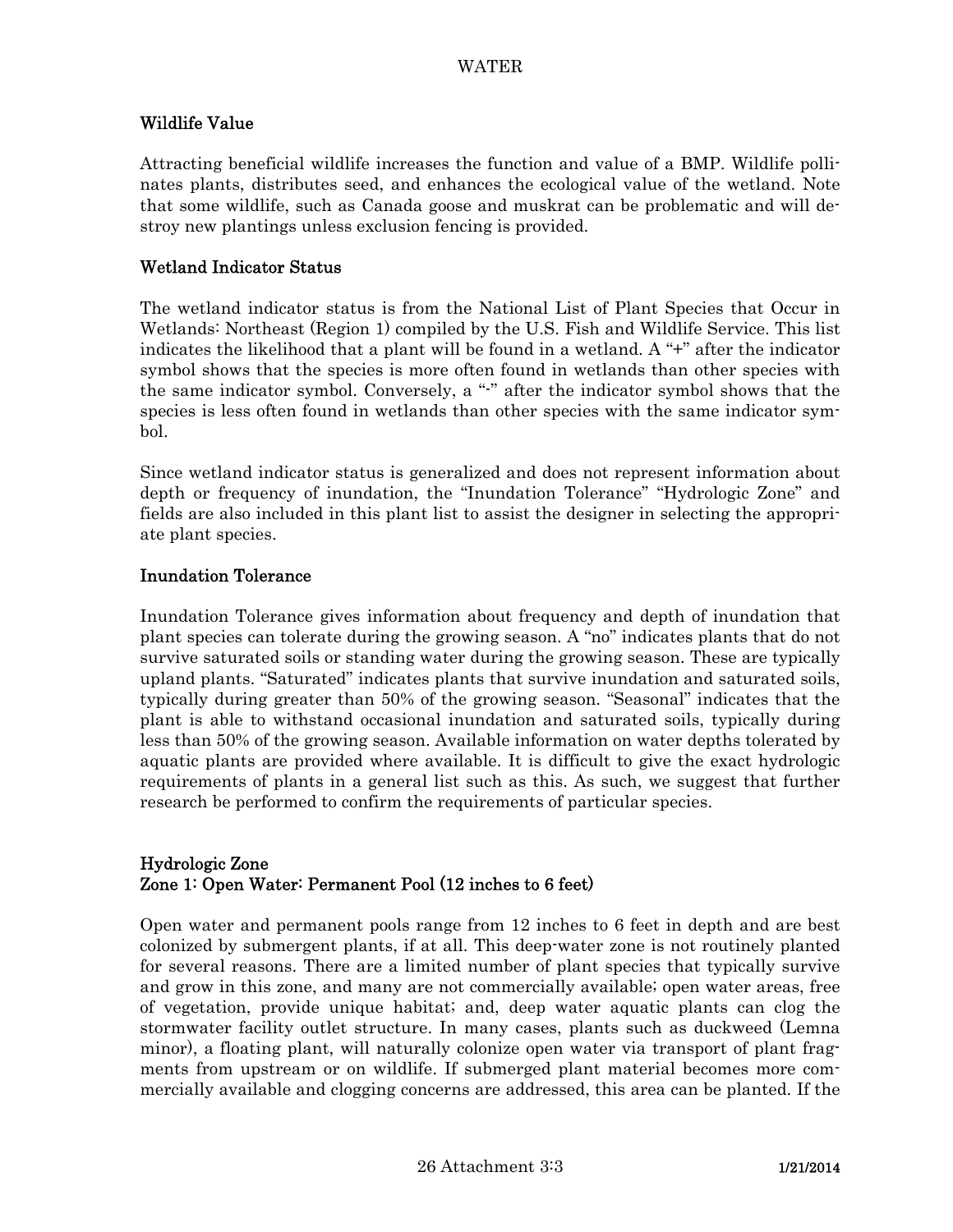designer chooses to vegetate a deep-water area, then the function of vegetated deep water areas is to absorb nutrients in the water column, enhance sediment deposition, improve oxidation and create additional aquatic habitat.

Select plants that can:

- Withstand constant inundation of water of 1 foot or greater in depth;
- Withstand being submerged partially or entirely;
- Enhance pollutant uptake; and
- Provide food and cover for waterfowl, fish, amphibians, desirable insects, and other aquatic life.

Suggested emergent or submergent species include, but are not limited to: water lily (Nymphaea odorata), wild celery (Vallisneria americana), sago pondweed (Potamogeton pectinatus), and redhead grass (Potamogeton perfoliatus).

# Zone 2: Shallow Water Terrace/Aquatic Bench (six inches to 12 inches)

Zone 2 includes all areas that are inundated by the normal pool to a depth of one foot. Zone 2 coincides with the aquatic bench or shelf found in many BMP's. This zone offers ideal conditions for the growth of wide variety of emergent wetland species. These areas will typically fringe the pond or can be developed on shallow water shelves constructed within the pond. When planted, Zone 2 provides important habitat for many aquatic animals, which will naturally regulate mosquito populations, eliminating the need for insecticide applications. In order to create a natural setting, emergent plants are typically planted in groups or clusters of like species. As this zone matures, some species will dominate portions of the site and some species may be eliminated. Local conditions will determine which species adapt most readily. Some species will migrate upslope into saturated soils and others will spread to colonize slightly deeper water.

Select plants that can:

- Withstand constant inundation of water to depths between six inches and 1 foot deep;
- Be partially submerged;
- Enhance pollutant uptake and transformation; and
- Provide food and cover for waterfowl, desirable insects, and other aquatic life.

Emergent herbaceous plants will stabilize the bottom and edge of the pond, slow water velocities, absorb wave energy, and reduce erosion when the water level fluctuates. Plants can also soften the engineered contours of the pond and conceal drawdowns during dry weather.

Appropriate herbaceous species include: water plantain (Alisma plantago-aquatica), common three square (Scirpus pungens), managrasses (Glyceria spp.), blue flag iris (Iris versicolor), soft rush (Juncus effusus), arrow arum (Peltandra virginica), smartweeds (Polygonum spp.), pickerelweed (Pontederia cordata), duck potato (Saggitaria latifolia), lizard tail (Saururus cernuus), soft stem bulrush (Scirpus tabernaemontanii), giant burreed (Sparganium eurycarpum) and American bur-reed (Sparganium americanum).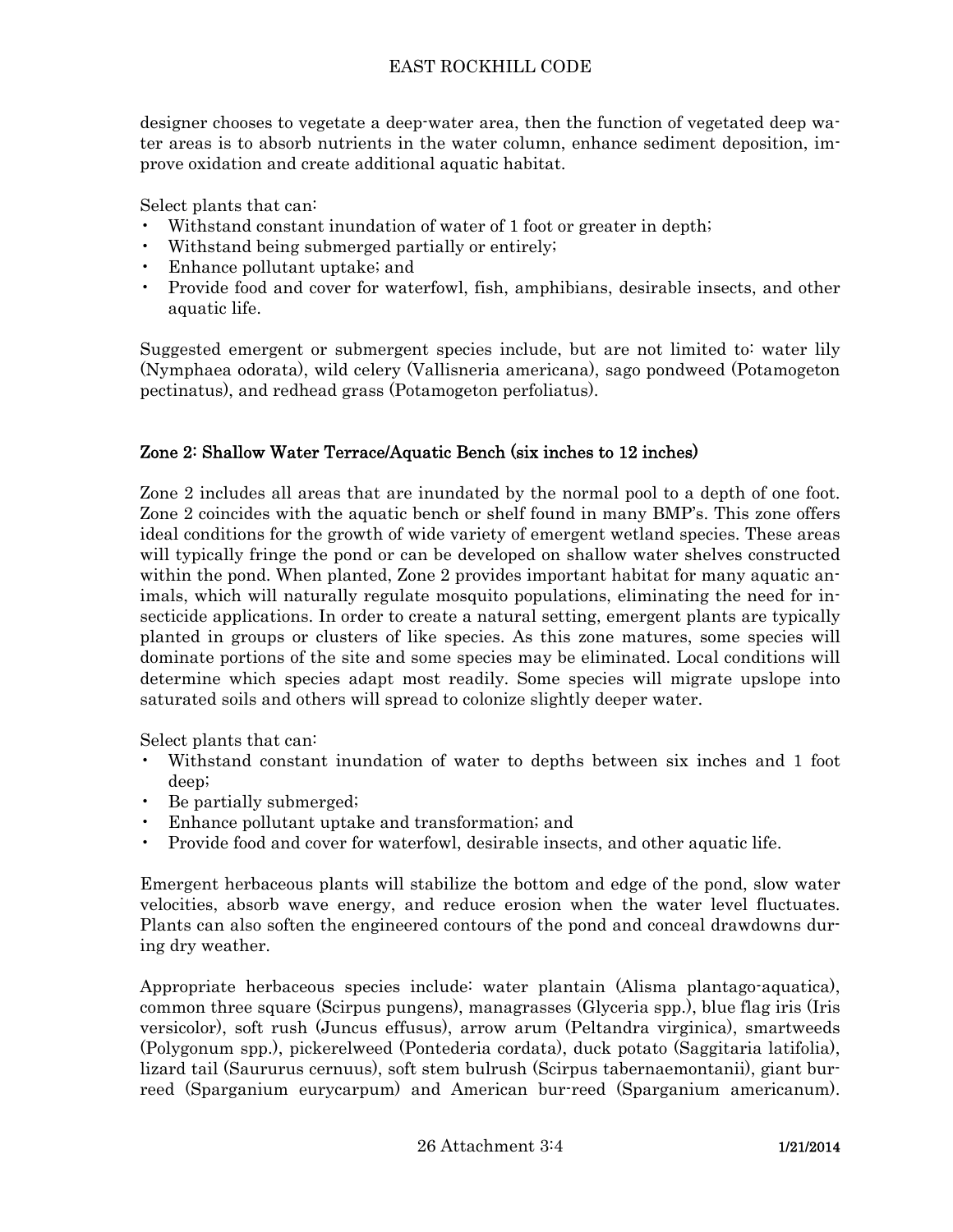There are few trees or shrubs, such as buttonbush (Cephalanthus occidentalis) and black willow (Salix nigra), that will become established or survive within Zone 2.

## Zone 3: BMP Fringe: Low Marsh (0-6 inches regular inundation)

Zone 3 encompasses the waterward shoreline of a pond or wetland and its width will be determined by the design slope. This zone will be permanently inundated by the design elevation of any control structures. However, this zone is likely to become dryer during periods of drought. This zone provides the interface between the permanently inundated zone and the seasonally saturated. This zone can be planted with FACW- or FAC plants as identified in the attached BMP Plant List, as plants must be able to withstand periods of inundation as well as drought during the growing season. Zone 3 should be heavily planted to ensure vigorous cover to protect the shoreline. This zone provides opportunities for a number of herbaceous plants, shrubs and trees.

Select plants that can:

- Stabilize the shoreline to minimize erosion caused by wave and wind action or water fluctuation;
- Withstand regular inundation of water, as plants will be partially submerged at times;
- Provide shade along the southern exposure to help reduce temperature of open waters;
- enhance pollutant uptake;
- Provide food and cover for waterfowl, songbirds, and wildlife (large plants can be selected and located to control overpopulation of waterfowl);
- Be located to reduce human access to potential hazards without blocking maintenance access;
- Have little or no maintenance requirements because they may be difficult or impossible to reach; and,

Herbaceous species that do well in Zone 3 include: blue flag iris (Iris versicolor), sweet flag (Acorus calamus), swamp milkweed (Asclepsis incarnata), redtop (Agrostis spp.), switchgrass (Panicum virgatum), Canada bluejoint (Calamagrostis canadensis), many bulrushes (Scirpus spp.), and spike rushes (Eleocharis spp.). If shading is needed along the shoreline, the following woody species are suggested: smooth or speckled alder (Alnus spp.), pussy willow (Salix discolor), swamp rose (Rosa palustris), buttonbush (Cephalanthus occidentalis), highbush blueberry (Vaccinium corymbosum), red osier/silky dogwood (Cornus stolonifera/amomum), gray dogwood (Cornus racemosa), arrowood (Viburnum dentatum), spicebush (Lindera Benzoin), sweet pepperbush (Clethra alnifolia), winterberry (llex verticillata), inkberry holly (llex glabra), serviceberry (Amelanchier spp.), river birch (Betula nigra), red maple (Acer rubrum), silver maple (Acer saccharinum), green ash (Fraxinus pennsylvanica), sweetgum (Liquidambar styraciflua), sweet bay magnolia (Magnolia virginiana), black gum (Nyssa sylvatica), American sycamore (Platanus occidentalis) willow oak (Quercus phellos), swamp white oak (Quercus bicolor), pin oak (Quercus palustris) and black willow (Salix nigra).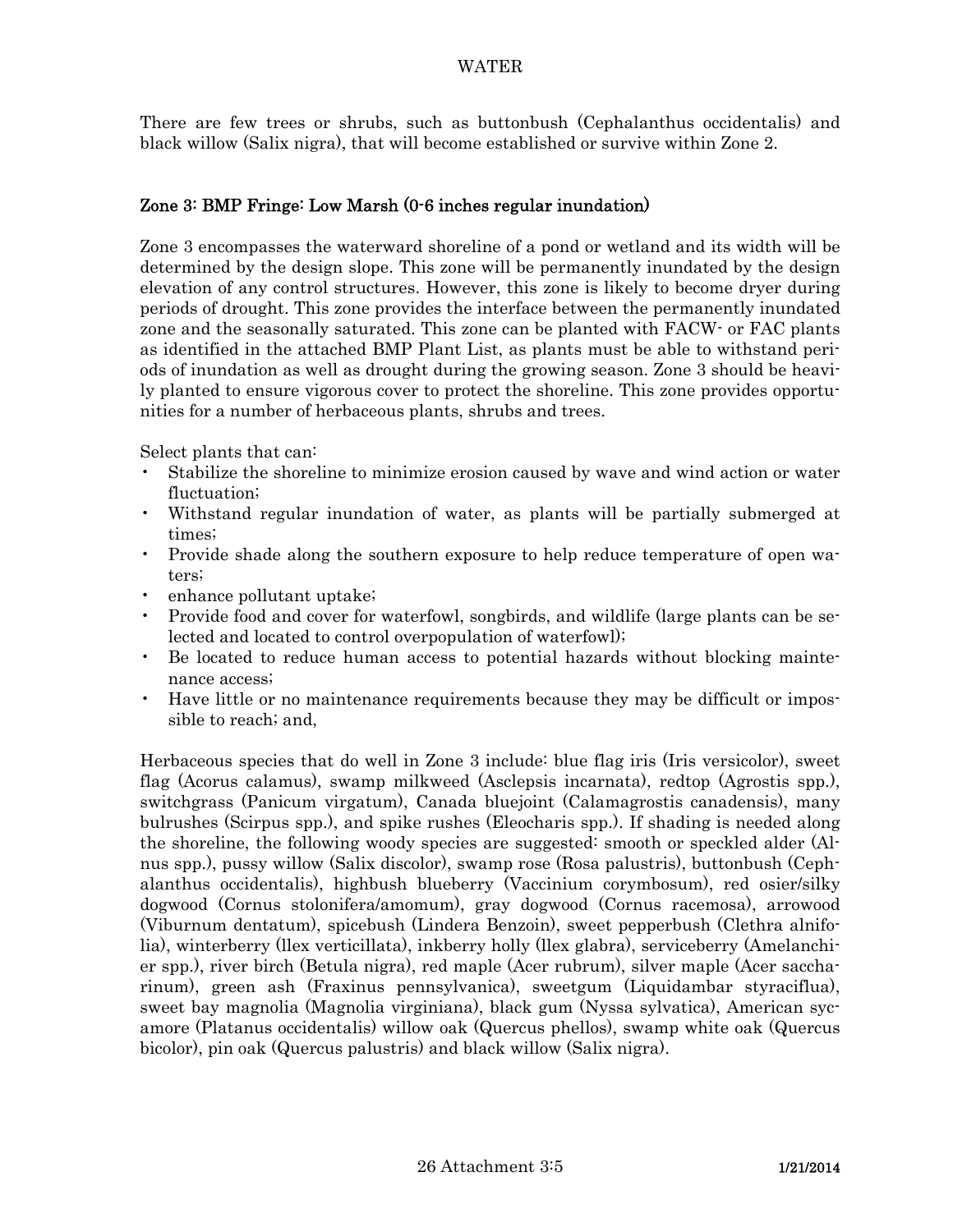# Zone 4: BMP Fringe: High Marsh (periodic inundation, saturated soils)

Zone 4 extends upslope from Zone 3 and encompasses the area that may be subject to periodic inundation after storms. The width of this zone will depend on the design slope. This zone will include the majority of the temporary extended detention area. The soil substrate will be periodically saturated.

Select plants that can:

- Withstand periodic inundation of water after storms, as well as significant drought during the warm summer months;
- Stabilize the ground from erosion caused by run-off;
- Provide shade along the southern exposure to help reduce temperature of open waters;
- Enhance pollutant uptake;
- Be very low maintenance, as they may be difficult or impossible to access;
- provide food and cover for waterfowl, songbirds, and wildlife (plants may also be selected and located to control overpopulation of waterfowl); and
- be located to create a natural barrier to the deeper pools.
- Many species available for planting in this zone also include aesthetic qualities.

Native plants are preferred because they are low-maintenance and disease-resistant.

Frequently used plant species in Zone 4 include: asters (Aster spp.) and goldenrods (Solidago spp.), beebalm (Monarda didyma), bergamot (Monarda fistulosa), ironweed (Vernonia noveboracensis), blue vervain (Verbena hastata), spotted and purple Joe-pye weed (Eupatorium spp.), swamp milkweed (Asclepias incarnata), switchgrass (Panicum virgatum), shrub dogwoods (Cornus spp.), swamp rose (Rosa palustris), inkberry (llex glabra), arrowwood (Viburnum dentatum), sweet pepperbush (Clethra alnifolia), bayberry (Myrica pensylvanica), elderberry (Sambucus canadensis), serviceberry (Amelanchier arborea), sweetbay magnolia (Magnolia virginiana), green ash (Fraxinus pennsylvanica), river birch (Betula nigra), sweetgum (Liquidambar styraciflua), Ironwood (Carpinus caroliniana), eastern red cedar (Juniperus virginiana), and red maple (Acer rubrum).

# Zone 5: Floodplain Terrace (infrequent inundation, temporarily saturated soils)

Zone 5 is infrequently inundated by floodwaters that quickly recede in a day or less. Key landscaping objectives for Zone 5 are to stabilize the slopes characteristic of this zone and establish low maintenance natural vegetation.

Select plants that can:

- Withstand infrequent but brief inundation during storms and, between storms, typical moisture conditions that may be moist, slightly wet, or even swinging entirely to drought conditions during the dry weather period;
- Stabilize the basin slopes from erosion;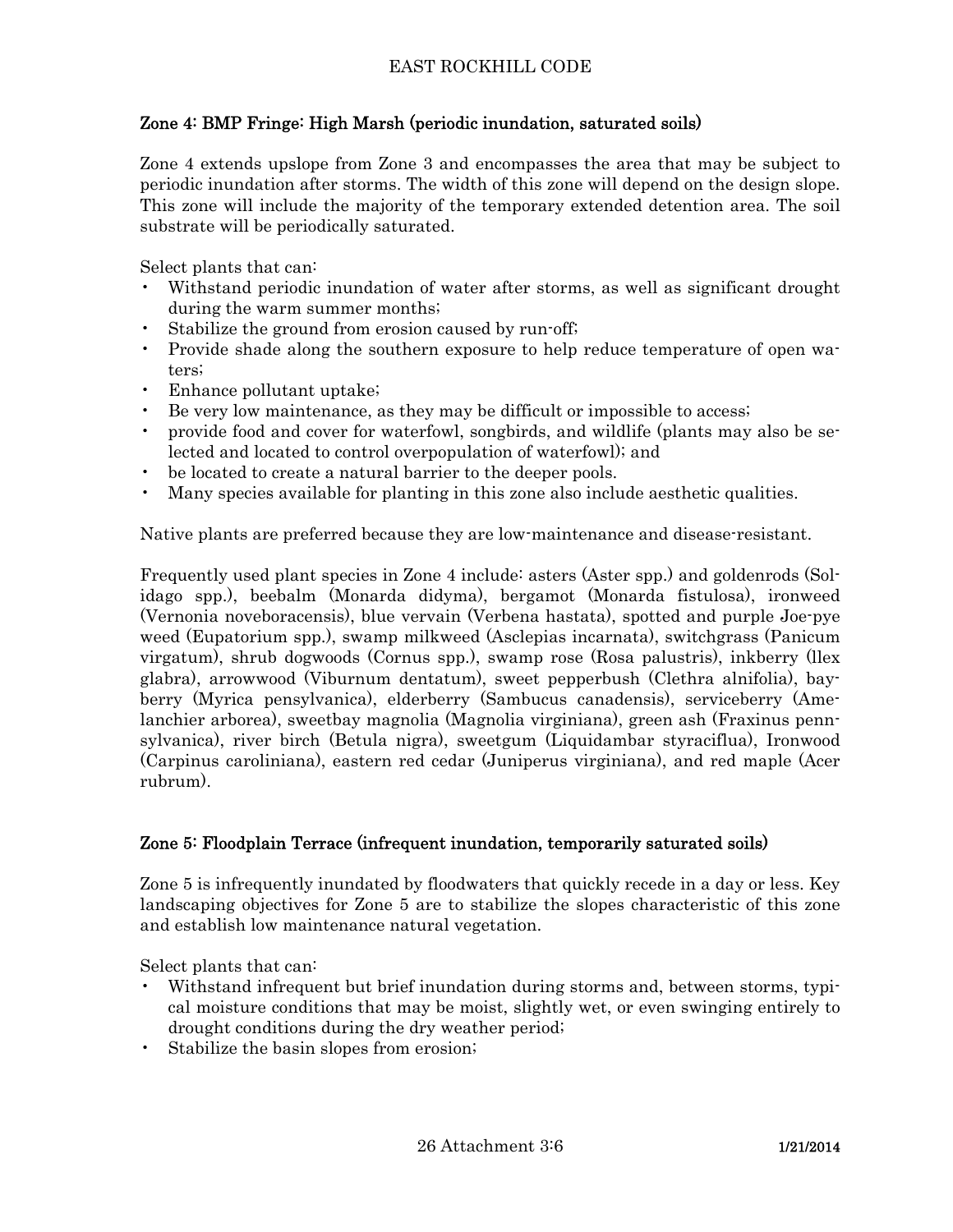- Be very low maintenance as ground cover since they may be difficult to access on steep slopes or mowing frequency may be limited (a dense tree cover may help reduce maintenance and discourage resident geese); and
- Provide food and cover for waterfowl, songbirds, and wildlife.

Some commonly planted species in Zone 5 include: black eyed Susan (Rudbeckia hirta), purple coneflower (Echinacea purpurea), warm season grasses such as switchgrass (Panicum virgatum), Indian grass (Sorghastrum nutans), and little bluestem (Schizacyrium scoparium), many viburnums (Viburnum spp.), Virginia rose (Rosa virginiana), Ironwood (Carpinus caroliniana), cherries (Prunus spp.), red oak (Quercus rubra), scarlet oak (Quercus coccinea), willow oak (Quercus phellos), hickories (Carya spp.), eastern red cedar (Juniperus virginiana), hackberry (Celtis occidentalis) and witchhazel (Hamamelis virginiana).

## Zone 6: Upland (never inundated)

This zone extends above the maximum design water surface elevation and often includes the outermost buffer of a pond or wetland. Plant selections should be made based on soil condition, light, and function within the landscape because little or no water inundation will occur. Ground covers should require infrequent mowing to reduce the cost of maintaining this landscape. Placement of plants in Zone 6 is important since they are often used to create a visual focal point, frame a desirable view, screen undesirable views, serve as a buffer, or provide shade to allow a greater variety of plant materials. Particular attention should be paid to seasonal color and texture of these plantings.

Some frequently used plant species in Zone 6 include: Large growing trees such as basswood (Tilia americana), white oak (Quercus alba), scarlet oak (Quercus coccinea), Black oak (Quercus velutina), American beech (Fagus grandifolia), white ash (Fraxinus americana), Tulip poplar (Liriodendron tulipifera) and white pine (Pinus strobus); and small ornamental trees such as Flowering dogwood (Cornus florida) and redbud (Cercis canadensis). The herbaceous layer should be seeded or planted with a mix of warm season grasses and upland wildflowers.

### **Notes**

This column contains helpful details about the plant species.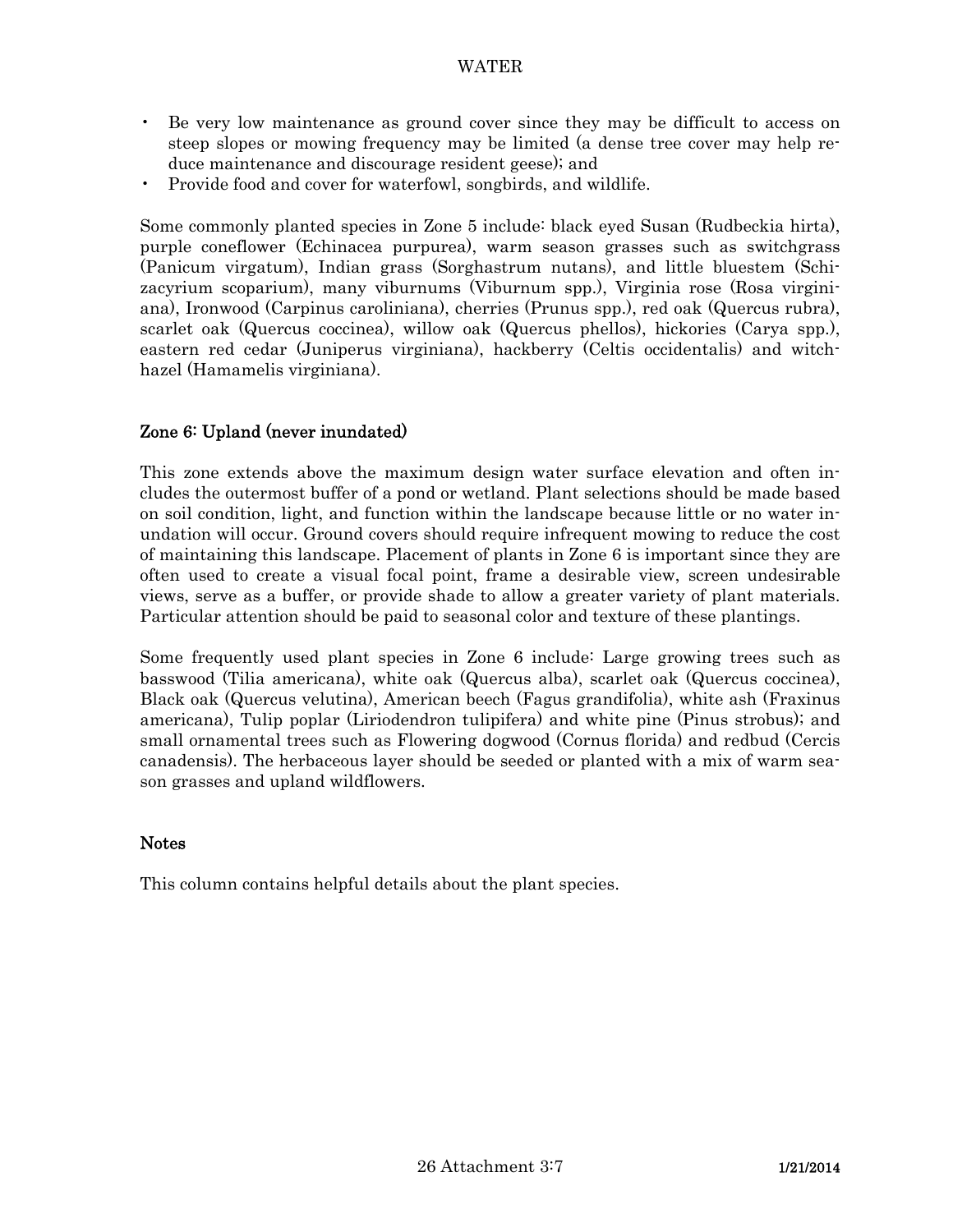### BMP PLANT LIST

| <b>Common Name</b>       | <b>Scientific Name</b>                          | Plant<br><b>Type</b> | Wetland<br>Indicator | Hydrologic<br>Zone | Inundation<br>Tolerance | Hardiness<br>Zone | Commercial<br>Availability | <b>Wildlife Value</b>                                                           | <b>Notes</b>                                                                              |
|--------------------------|-------------------------------------------------|----------------------|----------------------|--------------------|-------------------------|-------------------|----------------------------|---------------------------------------------------------------------------------|-------------------------------------------------------------------------------------------|
| Fern, hav-<br>scented    | Dennstaedtia<br>punctilobule                    | Fern                 | NI                   | 4,5,6              | No                      | $4 - 8$           | Plants                     | Tolerate Deer<br><b>Browsing</b>                                                | Shade to partial sun.                                                                     |
| Fern, marginal<br>shield | Dryopteris mar-<br>ginalis                      | Fern                 | FACU-                | 4,5,6              | $\rm No$                | $5-8$             | Plants                     |                                                                                 | Partial sun. Shade tolerant.<br>Evergreen.                                                |
| Fern, sensitive          | Onoclea sensi-<br>bilis                         | Fern                 | <b>FACW</b>          | $[3,4]$ ,5         | Saturated               | $4-9$             | Plants                     | Moderate. Song-<br>birds and small<br>mammals                                   | Full to partial sun. Shade<br>tolerant                                                    |
| Fern, cinnamon           | Osmunda cin-<br>namomea                         | Fern                 | <b>FACW</b>          | 2,[3,4]            | Saturated               | $4 - 8$           | Plants                     | Moderate. Song-<br>birds and small<br>mammals                                   | Full to partial sun. Shade<br>tolerant. Young "fiddle<br>heads"                           |
| Fern, royal              | Osmunda regalis                                 | Fern                 | OBL                  | 2,[3,4]            | Saturated               | $4-9$             | Plants                     | Moderate, Small<br>mammals.                                                     | Full to partial sun. Shade                                                                |
| Fern, New York           | Thelypteris<br>noveboracensis                   | Fern                 | FAC                  | [3,4],5            | Saturated               | $2 - 8$           | Plants                     | Moderate. Song-<br>birds and small<br>mammals.                                  | Partial sun. Shade tolerant.<br>Drought tolerant                                          |
| Sweetflag                | Acorus ameri-<br>canus                          | Forb                 | OBL                  | 3,4                | Seasonal                | Plants, Rhizome   |                            | Low food, Good<br>cover                                                         | Tolerant of dry periods. Not<br>a rapid colonizer. Tolerates<br>acidic conditions.        |
| Plantain, water          | Alisma plantago-<br>aquatica (sub-<br>cordatum) | Forb                 | OBL                  |                    |                         | $3 - 7$           |                            |                                                                                 |                                                                                           |
| Columbine,<br>wild       | Aquilegia cana-<br>densis                       | Forb                 | <b>FAC</b>           | $[4,5]$ ,6         | No                      | $3 - 8$           | Plants, Seed               | Moderate. But-<br>terflies, hum-<br>mingbirds, and<br>beneficial in-<br>sects.  | Full sun to full shade.<br>Spreads by seed. Early<br>spring flowers.                      |
| Milkweed,<br>swamp       | Asclepias incar-<br>nata                        | Forb                 | OBL                  | 2,[3,4]            | Saturated,<br>$0 - 6$   | $3 - 8$           | Plants, Seed               | Moderate. But-<br>terflies, small<br>mammals, and<br>beneficial in-<br>sects.   | Full to partial sun. Drought<br>tolerant. Not eaten by wild-<br>life. Attractive flowers. |
| Milkweed,<br>common      | Asclepias syriaca                               | Forb                 | NI                   | 5,6                | No                      | $4 - 9$           | Plants, Seed               | High. Food for<br>butterflies (esp.<br>Monarch) and<br>beneficial in-<br>sects. | Full sun. Drought tolerant.                                                               |
| Butterflyweed            | Asclepias tuber-<br>osa                         | Forb                 | NI                   | 5,6                | No                      | $4 - 10$          | Plants, Seed               | Moderate. But-<br>terflies and ben-<br>eficial insects                          | Full to partial sun. Attrac-<br>tive orange flower.                                       |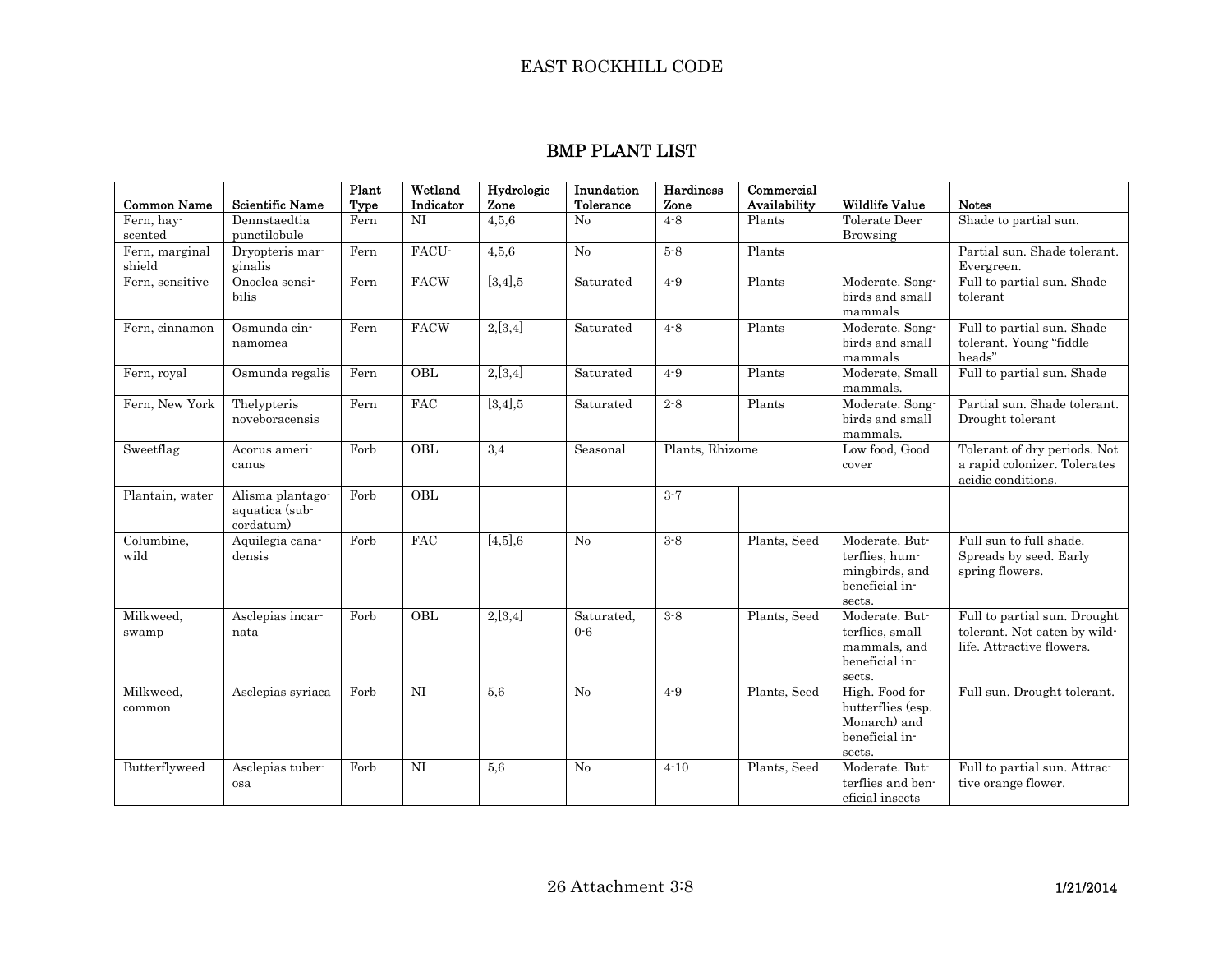| <b>Common Name</b>       | Scientific Name           | Plant<br>Type | Wetland<br>Indicator | Hydrologic<br>Zone | Inundation<br>Tolerance | <b>Hardiness</b><br>Zone | Commercial<br>Availability | <b>Wildlife Value</b>                                                                                | <b>Notes</b>                                                                                                                    |
|--------------------------|---------------------------|---------------|----------------------|--------------------|-------------------------|--------------------------|----------------------------|------------------------------------------------------------------------------------------------------|---------------------------------------------------------------------------------------------------------------------------------|
| Aster, white<br>wood     | Aster divercatus          | Forb          | NI                   | 4,[5,6]            | No                      | $4 - 8$                  | Plants                     | Low. Butterflies<br>and beneficial<br>insects.                                                       | Very shade tolerant. Long<br>lasting white flowers.                                                                             |
| Aster, New<br>England    | Aster novae-<br>angliae   | Forb          | <b>FACW</b>          | [3,4], 5           | Seasonal                | $3-9$                    | Plants, Seed               | Cover for birds<br>and mammals.                                                                      | Attractive purple flowers.<br>Tolerates dry soils.                                                                              |
| Aster, New<br>York       | Aster novibelgil          | Forb          | FACW+                | [3,4],5            | Seasonal                |                          | Plants, Seed               | Low. Butterflies<br>and beneficial<br>insects.                                                       | Pale purple flowers. Toler-<br>ates dry soils.                                                                                  |
| Trumpetweed              | Eupatorium<br>fistulosum  | Forb          | <b>FACW</b>          | $[3,4]$ ,5         | Seasonal                |                          | Plants, Seed               | Moderate. But-<br>terflies, song-<br>birds, and bene-<br>ficial insects.                             | Full to partials sun. Tall<br>plant with pink-purple<br>flowers.                                                                |
| Joe-pye-weed,<br>spotted | Eupatorium<br>maculaturn  | Forb          | <b>FACW</b>          | [3,4], 5           | Seasonal                |                          | Plants, Seed               | Moderate. But-<br>terflies, song-<br>birds, and bene-<br>ficial insects.                             | Full to partial sun. Tall<br>plant with pale purple<br>flowers.                                                                 |
| Boneset                  | Eupatorium<br>perfoliatum | Forb          | FACW+                | [2,3],4            | Seasonal                |                          | Plants, Seed               | Moderate. But-<br>terflies, song-<br>birds, and bene-<br>ficial insects.                             | Full to partial sun. Shade<br>tolerant. Long lasting white                                                                      |
| Joe-pye-weed,<br>purple  | Eupatorium<br>purpureum   | Forb          | <b>FAC</b>           | 3,[4,5]            | Seasonal                |                          | Plants, Seed               | Moderate. But-<br>terflies, song-<br>birds, and bene-<br>ficial insects.                             | Full to partial sun. Tall<br>with showy flowers.                                                                                |
| Hibiscus,<br>marsh       | Hibiscus<br>moscheutos    | Forb          | OBL                  | 2,3                | $0 - 12"$               | $5 - 11$                 | Plants                     | Low. Humming-<br>birds                                                                               | Full to partial sun. Persis-<br>tent during winter.<br>Drought tolerant. Very<br>showy pink to white flow-<br>ers.              |
| Iris, blue flag          | Iris versicolor           | Forb          | OBL                  | 2,[3,4]            | $0 - 6$ "               | $2 - 7$                  | Plants, Seed               | Moderate. Food<br>muskrat and<br>wildfowl. Cover.<br>marshbirds.<br>Persists under<br>heavy grazing. | Slow growth. Full sun to<br>partial shade. Tolerates<br>clay. Fresh to moderately<br>brackish water. Attractive<br>blue flower. |
| Cardinal flower          | Lobelia cardi-<br>nalis   | Forb          | FACW+                | 3,4                | Saturated               | $2 - 8$                  | Plants, Seed               | High. Nectar for<br>hummingbird,<br>oriole, butter-<br>flies.                                        | Tolerates Partial shade.<br>Does not persist well. Blood<br>red flower.                                                         |
| Blue lobelia             | Lobelia siphiliti-<br>ca  | Forb          | FACW+                | 3,4                | Saturated               |                          | Plants, Seed               | Moderate. But-<br>terflies hum-<br>mingbirds, song-<br>birds, and bene-<br>ficial insects            | Full to partial sun. Shade<br>tolerant. Attractive blue<br>flower.                                                              |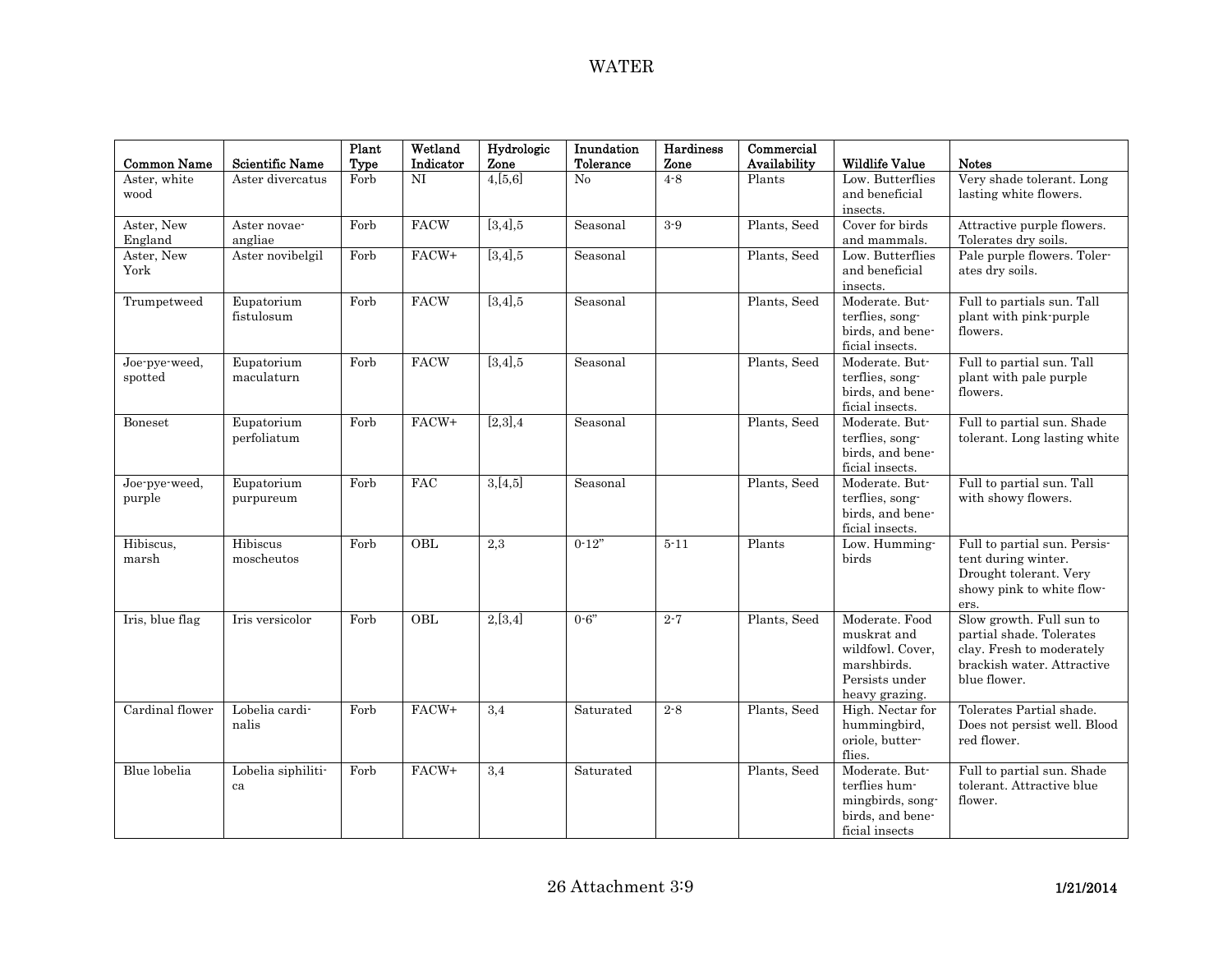# EAST ROCKHILL CODE

| <b>Common Name</b>           | <b>Scientific Name</b>                           | Plant<br>Type | Wetland<br>Indicator | Hydrologic<br>Zone | Inundation<br>Tolerance | Hardiness<br>Zone | Commercial<br>Availability | <b>Wildlife Value</b>                                                          | <b>Notes</b>                                                                              |
|------------------------------|--------------------------------------------------|---------------|----------------------|--------------------|-------------------------|-------------------|----------------------------|--------------------------------------------------------------------------------|-------------------------------------------------------------------------------------------|
| Monkey-flower                | Mimulus ringens                                  | Forb          | OBL                  | 3,4                | Saturated               | $4 - 10$          | Plants, Seed               | Low.                                                                           | Full to partial sun. Inter-<br>esting flower.                                             |
| Fern, hay-<br>$\rm{scented}$ | Dennstaedtia<br>punctilobula                     | Fern          | $\rm NI$             | 4,5,6              | No                      | $4 - 8$           | Plants                     | Tolerate Deer<br>Browsing.                                                     | Shade to partial sun.                                                                     |
| Fern, marginal<br>shield     | Dryopteris mar-<br>ginalis                       | Fern          | FACU-                | 4,5,6              | No                      | $5-8$             | Plants                     |                                                                                | Partial sun. Shade tolerant.<br>Evergreen.                                                |
| Fern, sensitive              | Onoclea sensi-<br>bilis                          | Fern          | <b>FACW</b>          | [3,4], 5           | Saturated               | $4 - 9$           | Plants                     | Moderate. Song-<br>birds and small<br>mammals                                  | Full to partial sun. Shade<br>tolerant                                                    |
| Fern, cinnamon               | Osmunda cin-<br>namomea                          | Fern          | <b>FACW</b>          | 2,[3,4]            | Saturated               | $4 - 8$           | Plants                     | Moderate. Song-<br>birds and small<br>mammals.                                 | Full to partial sun. Shade<br>tolerant. Young "fiddle<br>heads" edible.                   |
| Fern, royal                  | Osmunda regalis                                  | Fern          | OBL                  | 2,[3,4]            | Saturated               | $4 - 9$           | Plants                     | Moderate, Small<br>mammals.                                                    | Full to partial sun. Shade<br>tolerant.                                                   |
| Fern, New York               | Thelypteris<br>noveboracensis                    | Fern          | FAC                  | [3,4], 5           | Saturated               | $2\mbox{-}8$      | Plants                     | Moderate. Song-<br>birds and small<br>mammals.                                 | Partial sun. Shade tolerant.<br>Drought tolerant.                                         |
| Sweetflag                    | Acorus ameri-<br>canus                           | Forb          | $\overline{OBL}$     | 3,4                | Seasonal                | Plants Rhizomes   |                            | Low food, Good<br>cover.                                                       | Tolerant of dry periods. Not<br>a rapid colonizer. Tolerates<br>acidic conditions.        |
| Plantain, water              | Alisma plantago-<br>aquatica (sub-<br>cordaturn) | Forb          | OBL                  |                    |                         | $3 - 7$           |                            |                                                                                |                                                                                           |
| Columbine,<br>wild           | Aquilegia cana-<br>densis                        | Forb          | <b>FAC</b>           | [4,5], 6           | No                      | $3 - 8$           | Plants, Seed               | Moderate. But-<br>terflies, hum-<br>mingbirds, and<br>beneficial in-<br>sects. | Full sun to full shade.<br>Spreads by seed. Early<br>spring flowers.                      |
| Milkweed,<br>swamp           | Asclepias incar-<br>nata                         | Forb          | OBL                  | 2,[3,4]            | Saturated,<br>$0 - 6$ " | $3 - 8$           | Plants, Seed               | Moderate. But-<br>terflies, small<br>mammals, and<br>beneficial in-<br>sects.  | Full to partial sun. Drought<br>tolerant. Not eaten by wild-<br>life. Attractive flowers. |
| Milkweed,<br>common          | Asclepias syriaca                                | Forb          | NI                   | 5,6                | No                      | $4 - 9$           | Plants, Seed               | High, Food for<br>butterflies (esp.<br>Monarch) and<br>beneficial insects      | Full sun. Drought tolerant.                                                               |
| Butterflyweed                | Asclepias tuber-<br>osa                          | Forb          | $\rm NI$             | 5,6                | No                      | $4 - 10$          | Plants, Seed               | Moderate. But-<br>terflies and ben-<br>eficial insects.                        | Full to partial sun. Attrac-<br>tive orange flower.                                       |
| Aster, white<br>wood         | Aster divercatus                                 | Forb          | <b>NI</b>            | 4,[5,6]            | No                      | $4 - 8$           | Plants                     | Low. Butterflies<br>and beneficial<br>insects.                                 | Very shade tolerant. Long<br>lasting white flowers.                                       |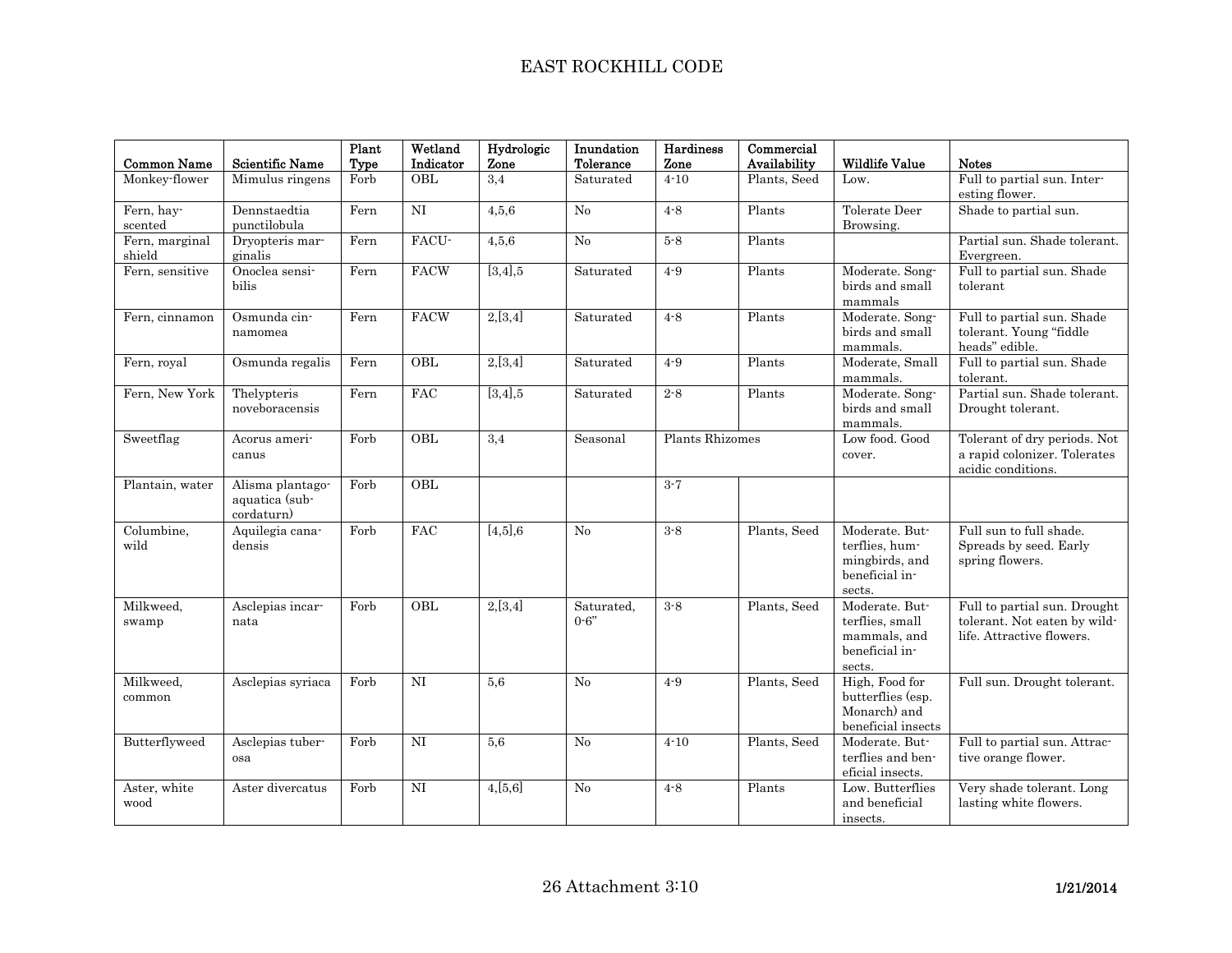| <b>Common Name</b>                  | <b>Scientific Name</b>      | Plant<br>Type | Wetland<br>Indicator | Hydrologic<br>Zone | Inundation<br>Tolerance | Hardiness<br>Zone | Commercial<br>Availability | <b>Wildlife Value</b>                                                                               | <b>Notes</b>                                                                                                                    |
|-------------------------------------|-----------------------------|---------------|----------------------|--------------------|-------------------------|-------------------|----------------------------|-----------------------------------------------------------------------------------------------------|---------------------------------------------------------------------------------------------------------------------------------|
| Aster, New<br>England               | Aster novae-<br>angliae     | Forb          | <b>FACW</b>          | [3,4], 5           | Seasonal                | $3-9$             | Plants, Seed               | Cover for birds<br>and mammals.                                                                     | Attractive purple flowers.<br>Tolerates dry soils.                                                                              |
| Aster, New<br>York                  | Aster novibelgil            | Forb          | FACW+                | [3,4], 5           | Seasonal                |                   | Plants, Seed               | Low. Butterflies<br>and beneficial<br>insects.                                                      | Pale purple flowers. Toler-<br>ates dry soils.                                                                                  |
| Trumpetweed                         | Eupatorium<br>fistulosum    | Forb          | FACW                 | [3,4],5            | Seasonal                |                   | Plants, Seed               | Moderate. But-<br>terflies, song-<br>birds, and bene-<br>ficial insects.                            | Full to partials sun. Tall<br>plant with pink-purple<br>flowers.                                                                |
| Joe-pye-weed,<br>spotted            | Eupatorium<br>maculatum     | Forb          | FACW                 | [3,4], 5           | Seasonal                |                   | Plants, Seed               | Moderate. But-<br>terflies, song-<br>birds, and bene-<br>ficial insects.                            | Full to partial sun. Tall<br>plant with pale purple<br>flowers.                                                                 |
| Boneset                             | Eupatorium<br>perfoliatum   | Forb          | FACW+                | [2,3],4            | Seasonal                |                   | Plants, Seed               | Moderate. But-<br>terflies, song-<br>birds, and bene-<br>ficial insects.                            | Full to partial sun. Shade<br>tolerant. Long lasting white<br>flower.                                                           |
| Joe-pye-weed,<br>purple             | Eupatorium<br>purpureum     | Forb          | FAC                  | 3,[4,5]            | Seasonal                |                   | Plants, Seed               | Moderate. But-<br>terflies, song-<br>birds, and bene-<br>ficial insects.                            | Full to partial sun. Tall<br>with showy flower.                                                                                 |
| Hibiscus,<br>marsh                  | Hibiscus<br>moscheufos      | Forb          | OBL                  | $\overline{2,3}$   | $0-12"$                 | $5 - 11$          | Plants                     | Low. Humming-<br>birds                                                                              | Full to partial sun. Persis-<br>tent during winter.<br>Drought tolerant. Very<br>showy pink to white flow-<br>ers.              |
| Iris, blue flag                     | Iris versicolor             | Forb          | OBL                  | 2, [3,4]           | $0 - 6"$                | $2 - 7$           | Plants, Seed               | Moderate. Food<br>muskrat and<br>wildfowl. Cover,<br>marshbirds.<br>Persists under<br>heavy grazing | Slow growth. Full sun to<br>partial shade. Tolerates<br>clay. Fresh to moderately<br>brackish water. Attractive<br>blue flower. |
| Cardinal flower                     | Lobelia cardi-<br>nalis     | Forb          | FACW+                | 3,4                | Saturated               | $2 - 8$           | Plants, Seed               | High. Nectar for<br>hummingbird,<br>oriole, butterflies                                             | Tolerates Partial shade.<br>Does not persist well. Blood<br>red flower.                                                         |
| Reedgrass,<br>bluejoint             | Calamagrostis<br>canadensis | Grass         | FACW+                | 2, [3,4]           | $0.6$ ", satu-<br>rated |                   | Seed, Plants               |                                                                                                     |                                                                                                                                 |
| Managrass,<br>$\operatorname{fowl}$ | Glyceria sfriafa            | Grass         | OBL                  | [2,3],4            | Seasonal                |                   | Plants, Seed               |                                                                                                     |                                                                                                                                 |
| Fowl man-<br>nagrass                | Glyceria striata            | Grass         | OBL                  | [2,3],4            | Seasonal                |                   | Plants, Seed               | High. Food for<br>waterfowl,<br>muskrat, and<br>deer.                                               | Partial to full shade.                                                                                                          |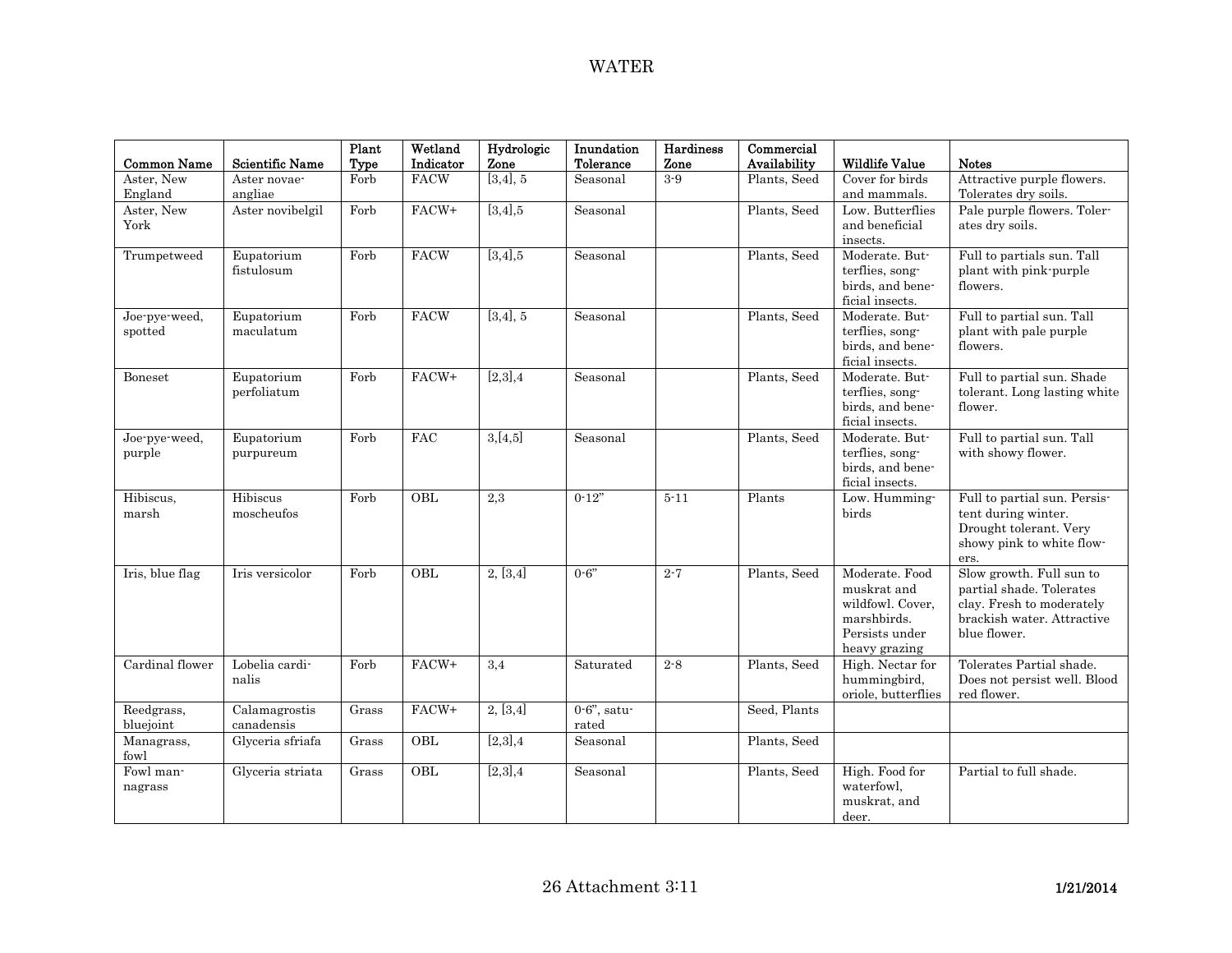| <b>Common Name</b>       | <b>Scientific Name</b>     | Plant<br>Type                     | Wetland<br>Indicator | Hydrologic<br>Zone | Inundation<br>Tolerance | Hardiness<br>Zone | Commercial<br>Availability | <b>Wildlife Value</b>                                                                                               | <b>Notes</b>                                                                                                                               |
|--------------------------|----------------------------|-----------------------------------|----------------------|--------------------|-------------------------|-------------------|----------------------------|---------------------------------------------------------------------------------------------------------------------|--------------------------------------------------------------------------------------------------------------------------------------------|
| Cutgrass, rice           | Leersia oryzoides          | Grass                             | OBL                  | [2,3],4            | $0 - 6"$                |                   | Plants. Seed               | High. Food and<br>cover.                                                                                            | Full sun although tolerant<br>of shade. Shoreline stabili-<br>zation.                                                                      |
| Switchgrass              | Panicum virga-<br>tum      | Grass                             | <b>FAC</b>           | [4,5], 6           | Seasonal                | $4 - 9$           | Seed and<br>Plants         | High. Seeds,<br>cover for water-<br>fowl, songbirds.                                                                | Tolerates wet/dry condi-<br>tions.                                                                                                         |
| Indiangrass              | Sorghastrum<br>nutans      | Grass                             | <b>UPL</b>           | 5.6                | No                      | $3-9$             | Seed Plants                | High. Good food<br>and cover.                                                                                       | Full sun. Grows 4-6 feet<br>tall.                                                                                                          |
| Bluesterm,<br>little     | Schizachyrium<br>scoparium | Grass                             | FACU-                | 6                  | No                      | $3 - 9$           | Seed, Plants               |                                                                                                                     | Full sun. Tolerates poor<br>soils and drought.                                                                                             |
| Sedge, fringed           | Carex crinita              | Grass-<br>like                    | OBL                  | 2,[3,4]            | Saturated               |                   | Plants, Seed               | Moderate. Song-<br>birds and water-<br>fowl. Good food<br>and cover.                                                | Full to partial sun.                                                                                                                       |
| Sedge, Penn-<br>sylvania | Carex pennsyl-<br>vania    | Grass-<br>like                    | $\rm NI$             | 5,6                | Yes                     | $4 - 8$           | Plants, Seed               | Moderate. Song-<br>birds and water-<br>fowl                                                                         | Partial sun. Shade tolerant                                                                                                                |
| Sedge, broom             | Carex scoparia             | Grass-<br>like                    | <b>FACW</b>          | 3,[4],5            | Sat, $0-6$ "            |                   | Plants, Seed               | Moderate, Good<br>food and wildlife<br>cover.                                                                       | Tolerates moist to dry con-<br>ditions.                                                                                                    |
| Sedge, tussock           | Carex stricta              | Grass-<br>like                    | OBL                  | 1,[2,3],4          | Sat. 0-6"               | $5-9$             | Plants, Seed               | Moderate. Song-<br>birds.                                                                                           | Full sun. Persists during<br>winter.                                                                                                       |
| Sedge, fox               | Carex volpinoi-<br>dea     | Grass-<br>like                    | OBL                  | 1,2,[3],4          | Sat. 0-6"               |                   | Plants. Seed               | High. Songbirds<br>and water fowl.                                                                                  | Full to partial sun. Prefers<br>fluctuating water levels.                                                                                  |
| Rush, Canada             | Juncus canaden-<br>$\sin$  | $\overline{\text{Grass}}$<br>like | OBL                  | 2,[3,4]            | Sat. 0-6"               |                   | Plants, Seed               | Moderate. Song-<br>birds, waterfowl,<br>and small<br>mammals                                                        | Full to partial sun. Shown<br>to have good nutrient up-<br>take                                                                            |
| Rush, soft               | Juncus effusus             | $\overline{G}$ rass<br>like       | FACW+                | [2,3],4            | $0-1"$                  | $3 - 8$           | Plants, Seed               | Moderate                                                                                                            | Tolerates occasional dry<br>conditions. Full to partial<br>sun. Shown to have good<br>nutrient uptake properties.                          |
| Bulrush, hard-<br>stem   | Scirpus acutus             | Grass-<br>like                    | OBL                  | [1,2],3            | $0 - 3'$                |                   | Plants, Seed               | High. Cover,<br>food (achenes,<br>rhizomes) ducks,<br>geese, muskrat,<br>fish. Nesting for<br>bluegill and<br>bass. | Quick to establish, fresh to<br>brackish. Good for sediment<br>stabilization and erosion<br>control. Shown to have good<br>nutrient uptake |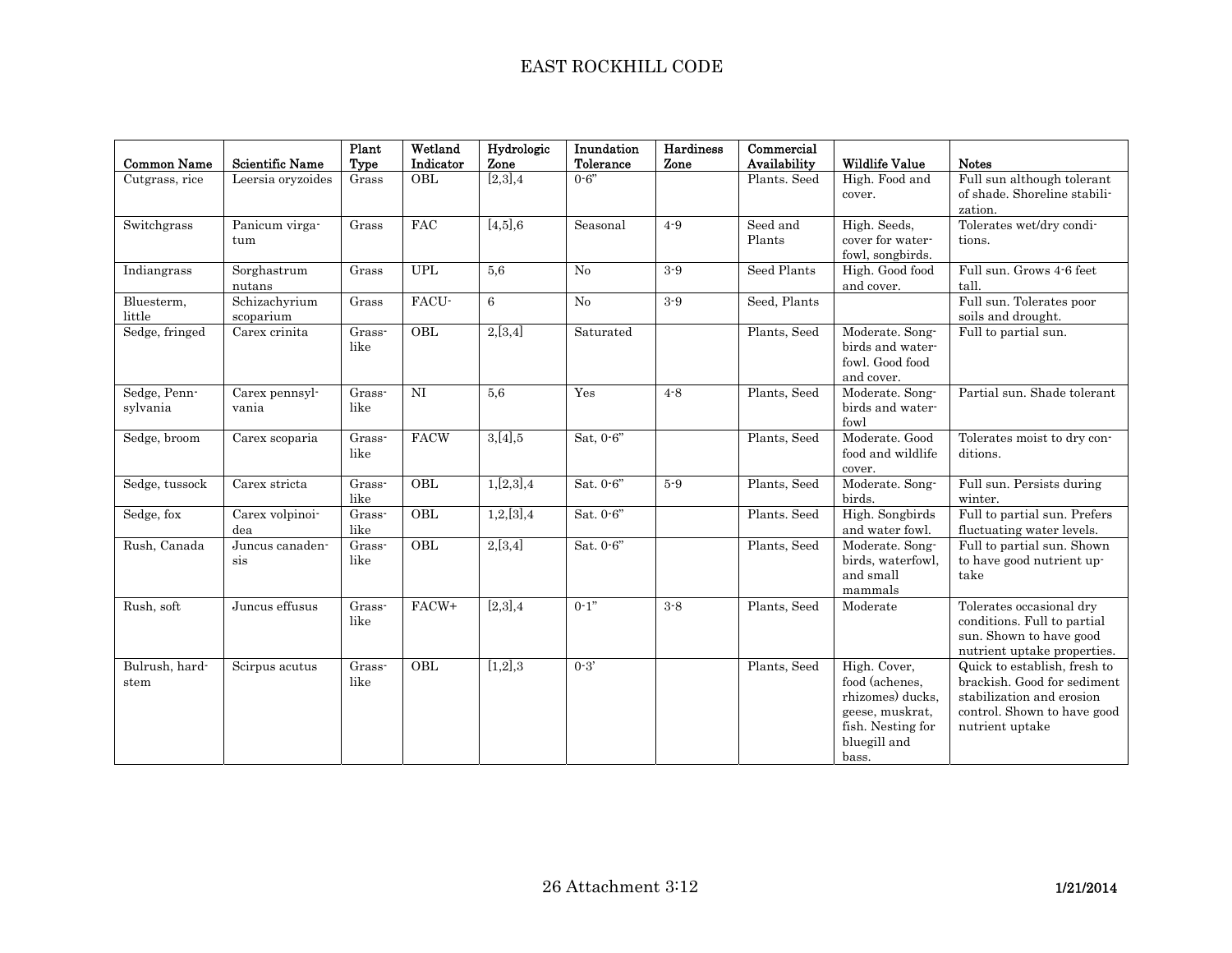| <b>Common Name</b>        | <b>Scientific Name</b>       | Plant<br>Type  | Wetland<br>Indicator | Hydrologic<br>Zone | Inundation<br>Tolerance | Hardiness<br>Zone | Commercial<br>Availability | <b>Wildlife Value</b>                                                                                               | <b>Notes</b>                                                                                                                                               |
|---------------------------|------------------------------|----------------|----------------------|--------------------|-------------------------|-------------------|----------------------------|---------------------------------------------------------------------------------------------------------------------|------------------------------------------------------------------------------------------------------------------------------------------------------------|
| Woolgrass                 | Scirpus cyperi-<br>nus       | Grass-<br>like | <b>FACW</b>          | 2,[3,4]            | Saturated               | $4 - 8$           | Plants, Seed               | Moderate. Cover,<br>food.                                                                                           | Requires full[??] sun. Can<br>tolerate acidic soils,<br>drought. Colonizes dis-<br>turbed areas, moderate<br>growth. Shown to have<br>good nutrient uptake |
| Bulrush, three-<br>square | Scirpus pungens              | Grass-<br>like | FACW+                | [2,3],4            | Saturated 0-6"          |                   | Plants, Seed               | High, Seeds,<br>cover. Waterfowl<br>and fish.                                                                       | Shown to have good nutri-<br>ent uptake. High metal<br>removal. Drought tolerant.                                                                          |
| Bulrush,<br>softstem      | Scirpus faber-<br>montanii   | Grass-<br>like | OBL                  | 1,[2,3]            | $0 - 1'$                |                   | Plants, Seed               | High. Good cover<br>and food.                                                                                       | Full sun. Aggressive colo-<br>nizer. High pollutant re-<br>moval.                                                                                          |
| Bur-reed,<br>American     | Sparganium<br>americanum     | Grass-<br>like | OBL                  | [2,3],4            | Saturated, 0-6"         |                   | Plants, Seed               | Good food and<br>cover.                                                                                             | Spreads rapidly. Tolerates<br>partial shade.                                                                                                               |
| Bur-reed, grant           | Sparganium<br>eurycarpum     | Grass-<br>like | $\overline{OBL}$     | 1,[2,3]            | $0-12"$                 |                   | Plants, Seed               | High. Food<br>(seeds, plant)<br>waterfowl, bea-<br>ver and other<br>mammals. Cover<br>for marshbirds,<br>waterfowl. | Rapid spreading. Tolerates<br>partial sun. Good for shore-<br>line stabilization. Salinity<br>$<0.5$ ppt.                                                  |
| Cattail, nar-<br>rowleaf  | Typha angustifo-<br>lia      | Grass-<br>like | OBL                  | 1,[2,3]            | $0 - 1'$                | $3 - 11$          | Plants                     | Low food. Good<br>nesting and cov-<br>er                                                                            | Spreads rapidly, can be<br>invasive. Shown to have<br>good nutrient uptake prop-<br>erties.                                                                |
| Cattail, broad-<br>leaf   | Typha latifolia              | Grass-<br>like | OBL                  | 1,[2,3]            | $0 - 1'$                | $3-9$             | Plants                     | Low food, Good<br>nesting and cov-<br>er.                                                                           | Spreads rapidly, can be<br>invasive. Shown to have<br>good nutrient uptake prop-<br>erties.                                                                |
| Alder, speckled           | Alnus Rugosa                 | Shrub          | FACW+                | 2,3                | Saturated               |                   | Yes                        | High. Cover,<br>browse for deer.<br>seeds for birds.                                                                | Rapid growth. Stabilizes<br>streambanks. Roots fix N2.                                                                                                     |
| Alder, smooth             | Alnus serrulata              | Shrub          | OBL                  | [1,2],3            | Saturated, 0-3"         |                   | Yes                        | High. Food, cov-<br>er.                                                                                             | Rapid growth. Stabilizes<br>streambanks. Roots fix N2.                                                                                                     |
| Choke Berry,<br>Red       | Aronia arbutifo-<br>lia      | Shrub          | <b>FACW</b>          | 3,[4,5]            | Seasonal                | $4 - 9$           | Yes                        | Moderate. Song-<br>birds.                                                                                           | Bank stabilizer. Partial<br>sun. White flowers with red<br>fruit.                                                                                          |
| Choke Berry,<br>Black     | Aronia melano-<br>carpa      | Shrub          | FAC                  | 3,[4,5]            | Seasonal                |                   | Yes                        | Moderate. Song-<br>birds.                                                                                           | Partial sun. White flowers<br>with black fruit.                                                                                                            |
| Bottonbush,<br>common     | Cephalanthus<br>occidentalis | Shrub          | OBL                  | [1,2], 3           | $0 - 3'$                | $5 - 10$          | Yes                        | High. Ducks and<br>shorebirds.<br>Seeds, nectar<br>and nesting.                                                     | Full sun to partial shade.<br>Will grow in dry areas.<br>Interesting flowers and<br>seed.                                                                  |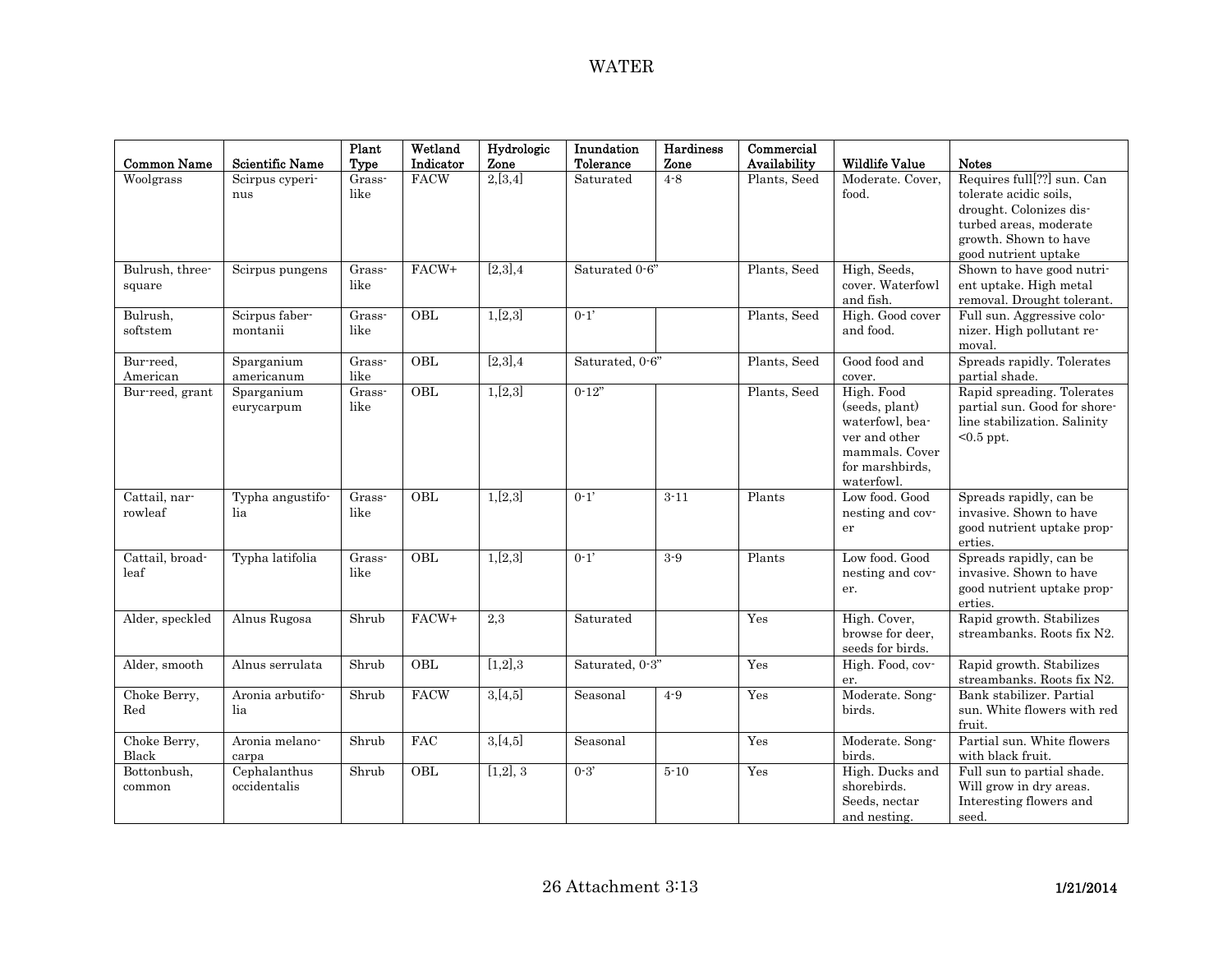## EAST ROCKHILL CODE

| <b>Common Name</b>       | Scientific Name           | Plant<br>Type | Wetland<br>Indicator | Hydrologic<br>Zone | Inundation<br>Tolerance | Hardiness<br>Zone | Commercial<br>Availability                                            | <b>Wildlife Value</b>                                                                                 | <b>Notes</b>                                                                                                                   |
|--------------------------|---------------------------|---------------|----------------------|--------------------|-------------------------|-------------------|-----------------------------------------------------------------------|-------------------------------------------------------------------------------------------------------|--------------------------------------------------------------------------------------------------------------------------------|
| Pepper-bush,<br>sweet    | Clethre alnifolia         | Shrub         | FAC+                 | [3,4], 5           | Seasonal                | $3-9$             | Yes                                                                   | Moderate. But-<br>terflies, song-<br>birds, waterfowl,<br>small mammals.<br>and beneficial<br>insects | Partial sun. Shade tolerant.<br>Attractive white flower<br>spikes.                                                             |
| Dogwood, silky           | Corus amomum              | Shrub         | <b>FACW</b>          | [3,4], 5           | Seasonal                | $5-8$             | Yes                                                                   | High. Songbirds<br>and mammals.                                                                       | Shade and drought toler-<br>ant. Good bank stabilizer.<br>White flowers with blue<br>fruit. Stems have good win-<br>ter color. |
| Dogwood, gray            | Cornus racemosa           | Shrub         | <b>FAC</b>           | 3,[4,5]            | Seasonal                |                   | Yes                                                                   | High. Songbirds,<br>waterfowl, and<br>small mammals.                                                  | Full to partial sun. Shade<br>tolerant. Drought tolerant.<br>White flowers and fruit.                                          |
| Dogwood,<br>redtwig      | Cornus sericia            | Shrub         | FACW+                | [3,4], 5           | Seasonal                |                   | Yes                                                                   | High. Songbirds,<br>waterfowl, and<br>small mammals.                                                  | Full to partial sun. Shade<br>tolerant. Drought tolerant.<br>Good streambank stabi-<br>lizer. White flowers and<br>fruit.      |
| Hazel-nut,<br>American   | Corylus ameri-<br>cana    | Shrub         | FACU-                | 4,[5,6]            | No                      | $4 - 9$           | Yes                                                                   | Moderate. Song-<br>birds and small<br>mammals                                                         | Partial sun to shade. In-<br>habits dry woodlands. Edi-<br>ble nuts. Wood used for<br>divining rods.                           |
| Witch-hazel.<br>American | Hamamelis vir-<br>giniana | Shrub         | FAC-                 | 4,[5,6]            | No                      | $4-9$             | Yes                                                                   | Low. Food for<br>squirrels, deer,<br>and ruffed<br>arouse.                                            | Prefers shade. Ornamental.<br>Unusual flowers in Nov. -<br>Dec.                                                                |
| Inkberry                 | Ilex glabra               | Shrub         | FACW-                | 3,[4,5]            | Seasonal                |                   | Yes                                                                   | High. Songbirds,<br>waterfowl, and<br>small mammals.                                                  | Full to partial sun. Shade<br>tolerant. Evergreen. Avoid-<br>ed by                                                             |
| Winterberry,<br>common   | Ilex verticillata         | Shrub         | FACW+                | [3,4], 5           | Seasonal                | $3-9$             | Yes                                                                   | High. Cover and<br>fruit for birds.<br>Holds berries<br>into winter.                                  | Full sun to partial shade.<br>Seasonally flooded areas.<br>Red fruits persist through<br>winter.                               |
| Spice Bush               | Lindera benzoin           | Shrub         | FACW-                | 3,4,5              | seasonal                | $5-9$             | Yes                                                                   | Very high. Song-<br>birds.                                                                            | Shade and rich soils. Toler-<br>ates acidic soils. Good un-<br>derstory species. Red ber-<br>ries.                             |
| Bayberry,<br>northern    | Myrica pennsyl-<br>vanica | Shrub         | FAC                  | $[3,4]$ ,5         | Seasonal                | Yes               | High. Nest-<br>ing, food,<br>cover. Ber-<br>ries last into<br>winter. | Coastal Plain<br>species. Roots fix<br>N2. Drought<br>tolerant.                                       |                                                                                                                                |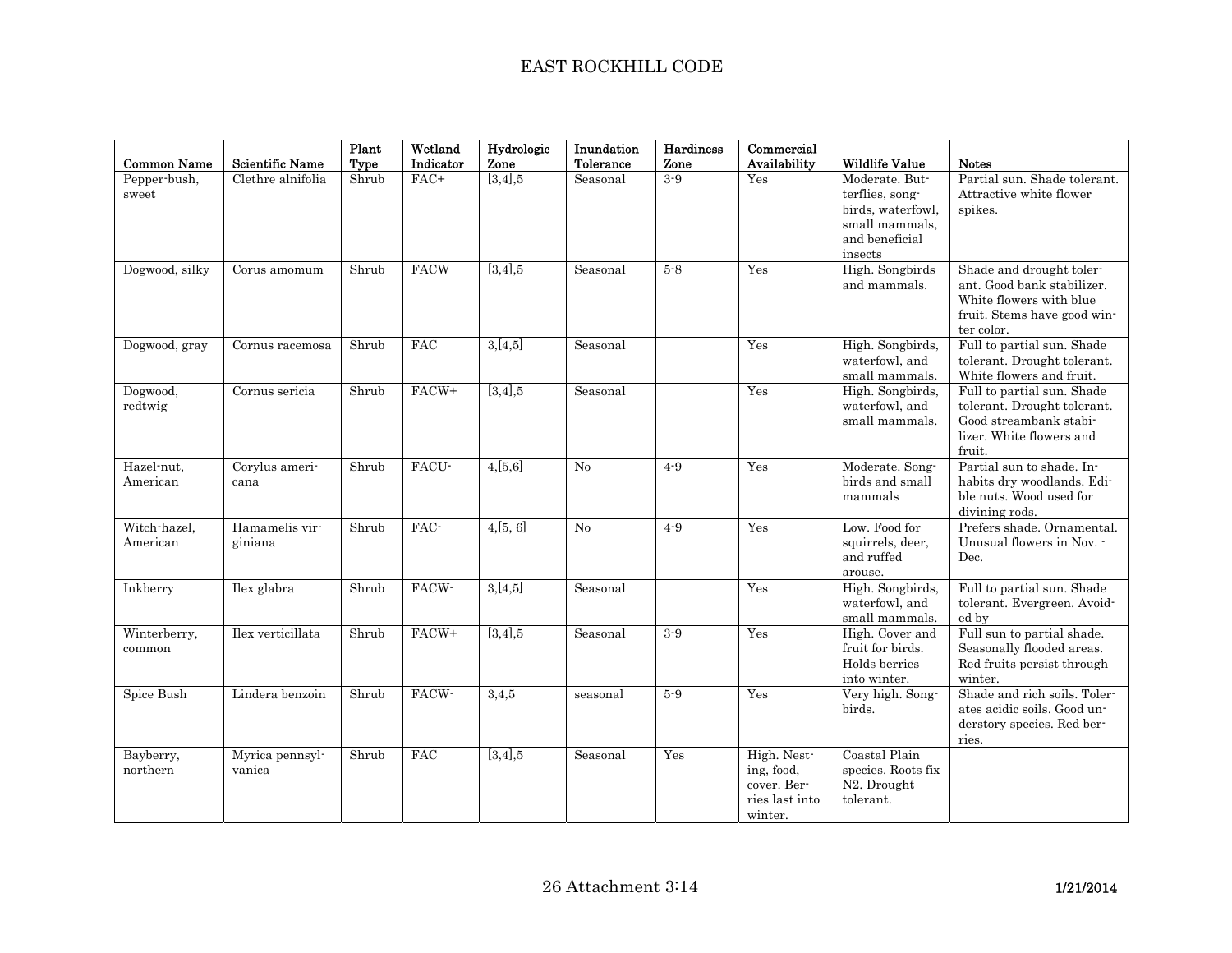| <b>Common Name</b>      | <b>Scientific Name</b>    | Plant<br>Type | Wetland<br>Indicator | Hydrologic<br>Zone    | Inundation<br>Tolerance | <b>Hardiness</b><br>Zone | Commercial<br>Availability | <b>Wildlife Value</b>                                                                             | <b>Notes</b>                                                                                                    |
|-------------------------|---------------------------|---------------|----------------------|-----------------------|-------------------------|--------------------------|----------------------------|---------------------------------------------------------------------------------------------------|-----------------------------------------------------------------------------------------------------------------|
| Azalea, swamp           | Rhododendron<br>viscosum  | Shrub         | OBL                  | $\overline{[3,4]}$ ,5 | Saturated               | $3-9$                    | Yes                        | Low. Waterfowl<br>and small<br>mammals.                                                           | Full to partial sun. Suscep-<br>tible to damage form dis-<br>ease and insects. Showy<br>pink and white flowers  |
| Sumac, smooth           | Rhus glabra               | Shrub         | <b>NI</b>            | 4,[5,6]               | No                      | $3 - 8$                  | Yes                        | High. Songbirds,<br>small mammals,<br>and beneficial<br>insects.                                  | Full sun. Drought re-<br>sistant.                                                                               |
| Rose, pasture           | Rosa carolina             | Shrub         | NI                   | 5,6                   | No                      | $5-9$                    | Yes                        | High. Songbirds,<br>and small<br>mammals.                                                         | Full to partial sun.                                                                                            |
| Rose, swamp             | Rosa palustris            | Shrub         | OBL                  | 2,[3,4]               | Saturated               | $5 - 8$                  | Yes                        | High. Food<br>(hips) for birds<br>including turkey,<br>ruffed grouse<br>and mammals.<br>Fox cover | Prefers full sun. Easy to<br>establish. Low salt toler-<br>ance. Avoided by deer.                               |
| Rose, Virginia          | Rosa virginiana           | Shrub         | <b>FAC</b>           | 3,[4,5]               | Seasonal                | $3 - 8$                  | Yes                        | High. Songbirds,<br>and small<br>mammals.                                                         | Full to partial sun.                                                                                            |
| Blackberry,<br>common   | Rubus alleghe-<br>niensis | Shrub         | FACU-                | 4,5,6                 | No                      |                          | Yes                        | High Butterflies,<br>songbirds, small<br>mammals, and<br>beneficial in-<br>sects.                 | Full to partial sun. Edible<br>fruit.                                                                           |
| Willow, pussy           | Salix discolor            | Shrub         | <b>FACW</b>          | [3,4], 5              | Yes                     | $4 - 8$                  | Yes                        | Low. Buds eaten<br>by grouse.                                                                     | Furry catkins are a harbin-<br>ger of spring. Good stream-<br>bank stabilizer. Roots easi-<br>ly from cuttings. |
| Elderberry              | Sambucus cana-<br>densis  | Shrub         | FACW-                | 3,4,5,6               | Yes                     | $3 - 9$                  | Yes                        | Extremely high.<br>Food and cover.<br>birds and mam-<br>mals.                                     | Full sun to partial shade.<br>Drought tolerant. Bears<br>fruit when four years old.                             |
| Blueberry,<br>highbush  | Vaccinium co-<br>rymbosum | Shrub         | FACW-                | [3, 4], 5, 6          | Seasonal                | $3 - 8$                  | Yes                        | High. Butter-<br>flies, songbirds,<br>waterfowl, and<br>small mammals.                            | Full to partial sun. Shade<br>tolerant. Prefers acid soils.<br>Attractive plant year<br>round.                  |
| Arrow-wood.<br>southern | Viburnum denta-<br>tum    | Shrub         | <b>FAC</b>           | 3, [4,5], 6           | Seasonal                | $4 - 8$                  | Yes                        | High. Songbirds<br>and mammals.                                                                   | Grows best in sun to partial<br>shade. Drought tolerant.                                                        |
| Black-haw               | Viburnum pruni-<br>folia  | Shrub         | <b>FACU</b>          | 4, 5, 6               | No                      | $3 - 9$                  | Yes                        | High. Songbirds<br>and small<br>mammals.                                                          | Full to partial sun. Shade                                                                                      |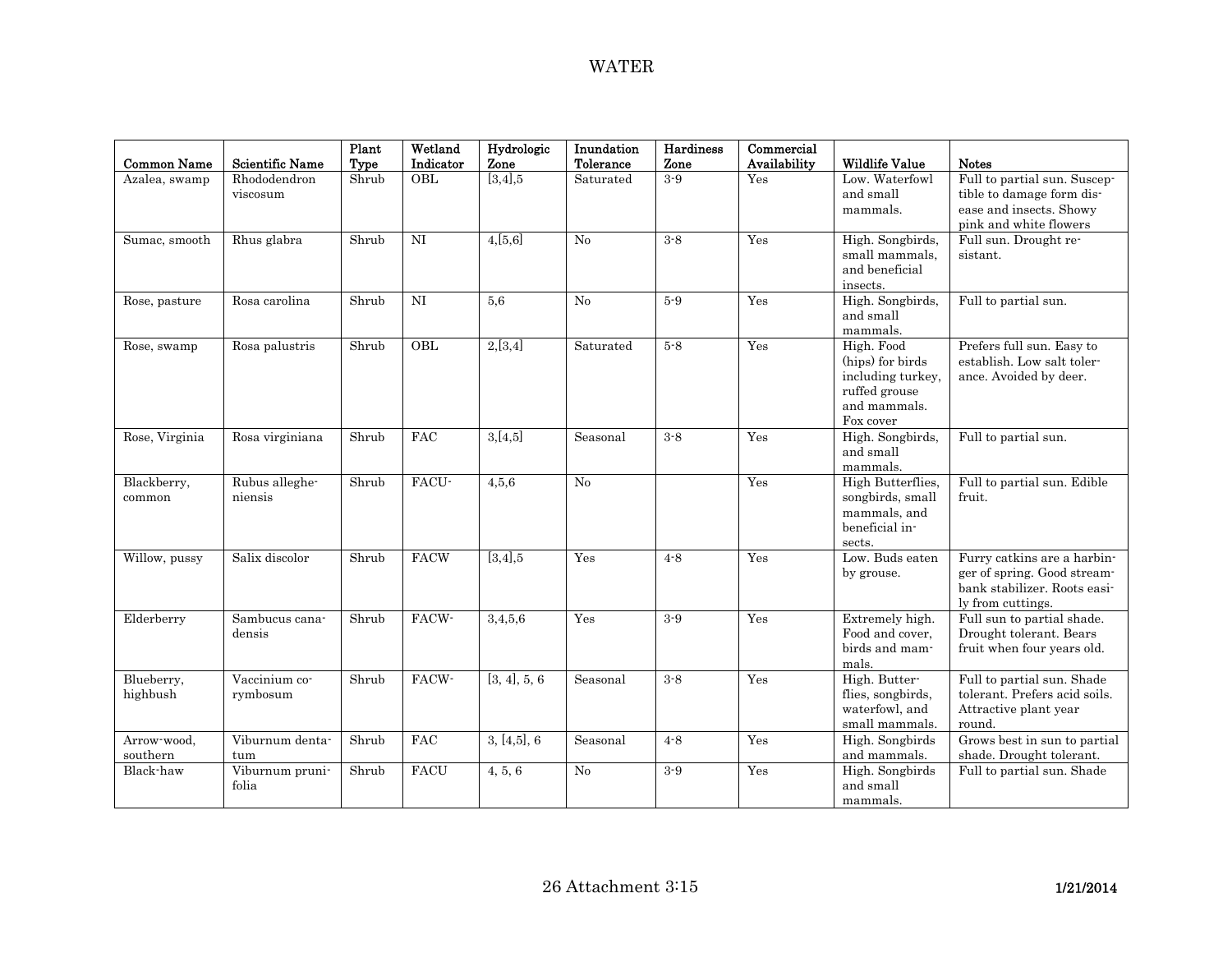| <b>Common Name</b>       | <b>Scientific Name</b>      | Plant<br>Type | Wetland<br>Indicator | Hydrologic<br>Zone | Inundation<br>Tolerance | Hardiness<br>Zone | Commercial<br>Availability | <b>Wildlife Value</b>                                                                         | <b>Notes</b>                                                                                                                                   |
|--------------------------|-----------------------------|---------------|----------------------|--------------------|-------------------------|-------------------|----------------------------|-----------------------------------------------------------------------------------------------|------------------------------------------------------------------------------------------------------------------------------------------------|
| Box-elder                | Acer negundo                | Tree          | FAC+                 | 3, [4, 5]          | Seasonal                | $2 - 9$           | Yes                        | Moderate. Song-<br>birds and small<br>mammals.                                                | Full to partial sun. Forms<br>thickets. Wood can be brit-<br>tle.                                                                              |
| Maple, red               | Acer rubrum                 | Tree          | $_{\rm FAC}$         | 3, [4, 5]          | Seasonal                | $3-9$             | Yes                        | High. Seeds and<br>browse.                                                                    | Rapid growth. Tolerates<br>acidic soil.                                                                                                        |
| Maple, silver            | Acer sacchari-<br>num       | Tree          | FACW                 | 3, [4, 5]          | Seasonal                | $3 - 9$           | Yes                        | Moderate. Song-<br>birds and small<br>mammals. Excel-<br>lent for cavity<br>nesting wildlife. | Full to partial sun.                                                                                                                           |
| Birch, river             | Betula nigra                | Tree          | <b>FACW</b>          | [3, 4], 5          | Seasonal                | $4 - 9$           | Yes                        | High. Songbirds                                                                               | Bank erosion control. Full<br>sun. Nice ornamental.                                                                                            |
| Birch, gray              | Betula populifo-<br>lia     | Tree          | <b>FAC</b>           | [4, 5], 6          | Seasonal                |                   | Yes                        | Moderate. Song-<br>birds.                                                                     | Short lived tree (30-50<br>years). Early successional<br>species.                                                                              |
| Ironwood                 | Carpinus caro-<br>liniana   | Tree          | FAC                  | 3, [4, 5], 6       | Seasonal                | $3-9$             | Yes                        | Moderate. Song-<br>birds, waterfowl.<br>and small<br>mammals.                                 | Partial sun. Shade tolerant.<br>Small understory tree.<br>Smooth gray bark.                                                                    |
| Hickory, sweet<br>pignut | Carya glabra                | Tree          | FACU-                | 4, [5, 6]          | No                      | $4 - 9$           | No                         | Moderate. Song-<br>birds, waterfowl,<br>and small<br>mammals.                                 | Full to partial sun. Hardy<br>and slow growing.                                                                                                |
| Hickory, shag-<br>bark   | Carya ovata                 | Tree          | FACU-                | 4, [5, 6]          | No                      | $4 - 8$           | Yes                        | Moderate. Song-<br>birds, waterfowl,<br>and small<br>mammals.                                 | Full sun. Distinctive peel-<br>ing bark.                                                                                                       |
| Cedar, Atlantic<br>white | Chamaecyparis<br>thyoides   | Tree          | OBL                  | [1,2], 3, 4        | Saturated               | $4 - 8$           | Yes                        |                                                                                               | Partial sun. Shade tolerant.<br>Edible nuts, prolific seed<br>production. Usually found<br>in areas with fluctuating<br>water tables Evergreen |
| Beech, Ameri-<br>can     | Fagus grandifo-<br>lia      | Tree          | <b>FACU</b>          | 4, [5, 6]          | No                      | $4-9$             | Yes                        | High. Songbirds,<br>waterfowl, and<br>small mammals.                                          | Full to partial sun. Good<br>nut crop every 2-3 years.<br>Smooth gray bark.                                                                    |
| Ash, white               | Fraxinus ameri-<br>cana     | Tree          | <b>FACU</b>          | 4, [5, 6]          | No                      | $4-9$             | Yes                        | High. Food.                                                                                   | All sunlight conditions.<br>Well drained soils. Grows<br>to 100' tall.                                                                         |
| Ash, black               | Fraxinus nigra              | Tree          | <b>FACW</b>          | 3, 4, 5            | Saturated               |                   | Yes                        | $\overline{\text{M}}$ oderate                                                                 | Rapid growth.                                                                                                                                  |
| Ash, green               | Fraxinus penn-<br>sylvanica | Tree          | <b>FACW</b>          | 3, 4, 5            | Seasonal                | $2 - 9$           | Yes                        | Moderate. Song-<br>birds. Prolific<br>seeder.                                                 | Rapid growing streambank<br>stabilizer. Full sun to par-<br>tial shade. Small tree 30-50'<br>tall.                                             |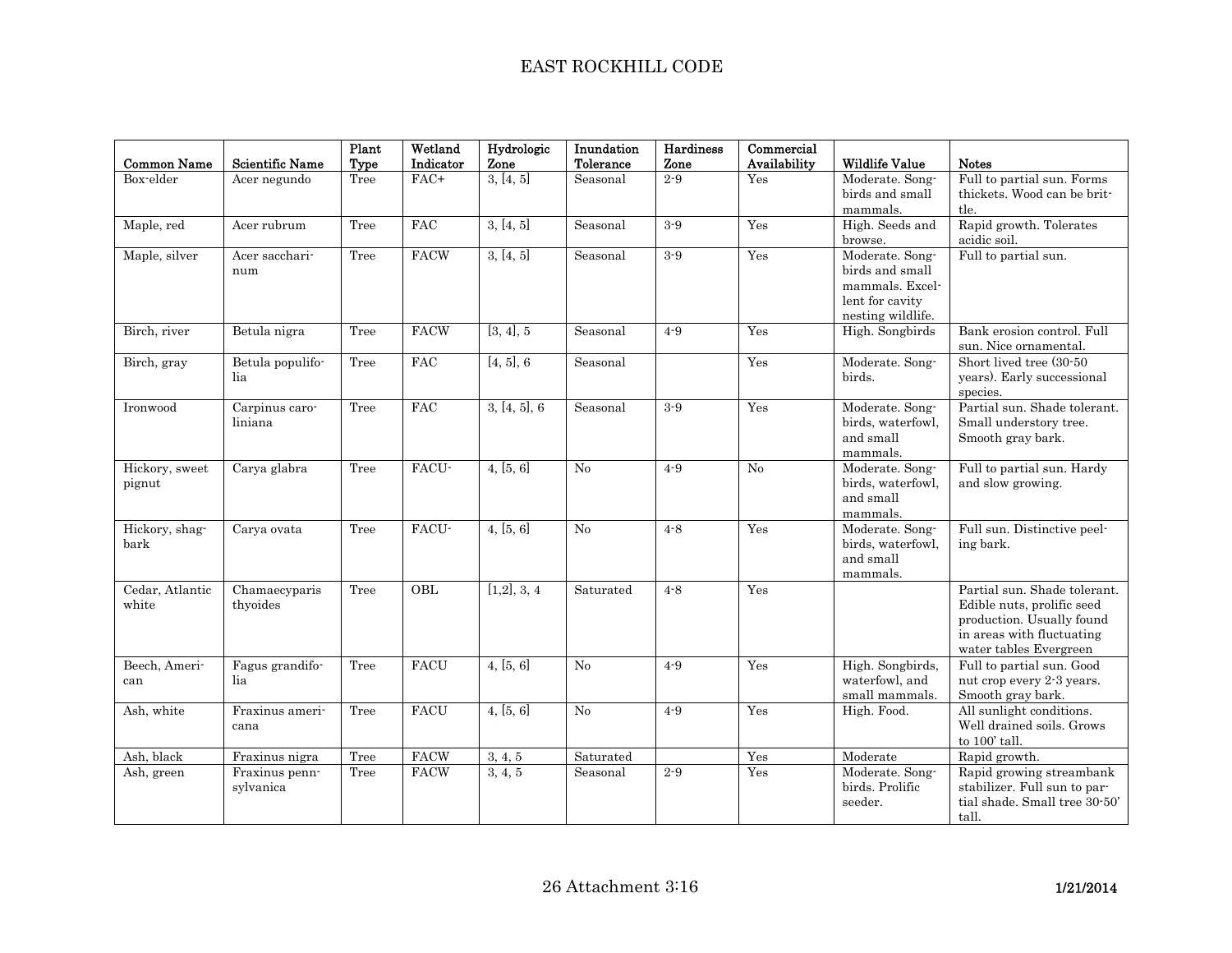| <b>Common Name</b>     | <b>Scientific Name</b>     | Plant<br>Type | Wetland<br>Indicator | Hydrologic<br>Zone | Inundation<br>Tolerance | <b>Hardiness</b><br>Zone | Commercial<br>Availability | <b>Wildlife Value</b>                                   | <b>Notes</b>                                                                                                        |
|------------------------|----------------------------|---------------|----------------------|--------------------|-------------------------|--------------------------|----------------------------|---------------------------------------------------------|---------------------------------------------------------------------------------------------------------------------|
| Holly, Ameri-<br>can   | Ilex opaca                 | Tree          | <b>FACU</b>          | 4, 5, 6            | No                      | $5-9$                    | Yes                        | Moderate. Song-<br>birds.                               | Full to partial sun. Shade<br>tolerant. Evergreen. Attrac-<br>tive red fruits persist<br>through winter.            |
| Cedar, eastern<br>red  | Juniperus virgin-<br>iana  | Tree          | <b>FACU</b>          | 4, 5, 6            | No                      | $2 - 9$                  | Yes                        | High. Songbirds<br>and small<br>mammals.                | Full sun. Good wind break<br>or screening plant. Early<br>successional species. Ever-<br>green                      |
| Tuliptree              | Liriodendron<br>tulipifera | Tree          | <b>FACU</b>          | 4, 5, 6            | No                      | $4 - 9$                  | Yes                        | Moderate. Seeds<br>and nest sites.                      | Full sun to partial shade.<br>Well drained soils. Rapid<br>growth. Grows to 120' tall.                              |
| Blackgum               | Nyssa sylvatica            | Tree          | FACW+                | 2, [3, 4], 5       | Seasonal                | $3 - 9$                  | Yes                        | High. Songbirds,<br>egrets, herons,<br>raccoons, owls.  | Can be difficult to trans-<br>plant. Prefers sun to partial<br>shade. Nice ornamental<br>with deep red fall color.  |
| Pine, pitch            | Pinus rigida               | Tree          | <b>FACU</b>          | 4, 5, 6            | No                      | $4 - 7$                  | Yes                        | High. Songbirds<br>and small<br>mammals.                | Full sun. Old trees are fire<br>resistant due to their thick<br>bark. Grows well on poor<br>sites. Evergreen        |
| Pine, eastern<br>white | Pinus strobus              | Tree          | <b>FACU</b>          | 4, 5, 6            | No                      | $3 - 8$                  | Yes                        | High. Songbirds<br>and small<br>mammals.                | Full sun. Rapid growth.<br>Large and long lived tree.<br>Evergreen.                                                 |
| Sycamore,<br>American  | Platanus occi-<br>dentalis | Tree          | FACW-                | [3, 4], 5          | Seasonal                | $4 - 9$                  | Yes                        | Low. Food, cavi-<br>ties for nesting                    | Rapid growth. Common in<br>floodplains and alluvial<br>woodlands. Drought toler-<br>ant.                            |
| Cotton-wood<br>eastern | Populus deltoi-<br>des     | Tree          | FAC                  | [3, 4], 5          | Seasonal                | $2\mbox{-}9$             | Yes                        | Moderate. Cover,<br>food.                               | Shallow rooted, subject to<br>windthrow. Invasive roots.<br>Will grow on dry sites.<br>Weak wooded Rapid<br>growth. |
| Aspen, big-<br>tooth   | Populus grandi-<br>dentata | Tree          | <b>FACU</b>          | [4, 5, 6]          | No                      |                          | Yes                        | Moderate.<br>Ruffed Grouse<br>eats buds and<br>catkins. | Rapid growing and short<br>lived $(40-50 \text{ years})$ .                                                          |
| Aspen, quaking         | Populus tremu-<br>loides   | Tree          | <b>FACU</b>          | [4, 5], 6          | Seasonal                | $1 - 7$                  | Yes                        | Moderate. Buds<br>and some nest-<br>ing.                | Nice fall color. Short lived<br>tree.                                                                               |
| Cherry, black          | Prunus serotina            | Tree          | <b>FACU</b>          | [4, 5], 6          | No                      | $2 - 8$                  | Yes                        | High. Food.                                             | Moist soils or wet bottom-<br>land areas. Excellent fruit<br>production. Early succes-<br>sional species.           |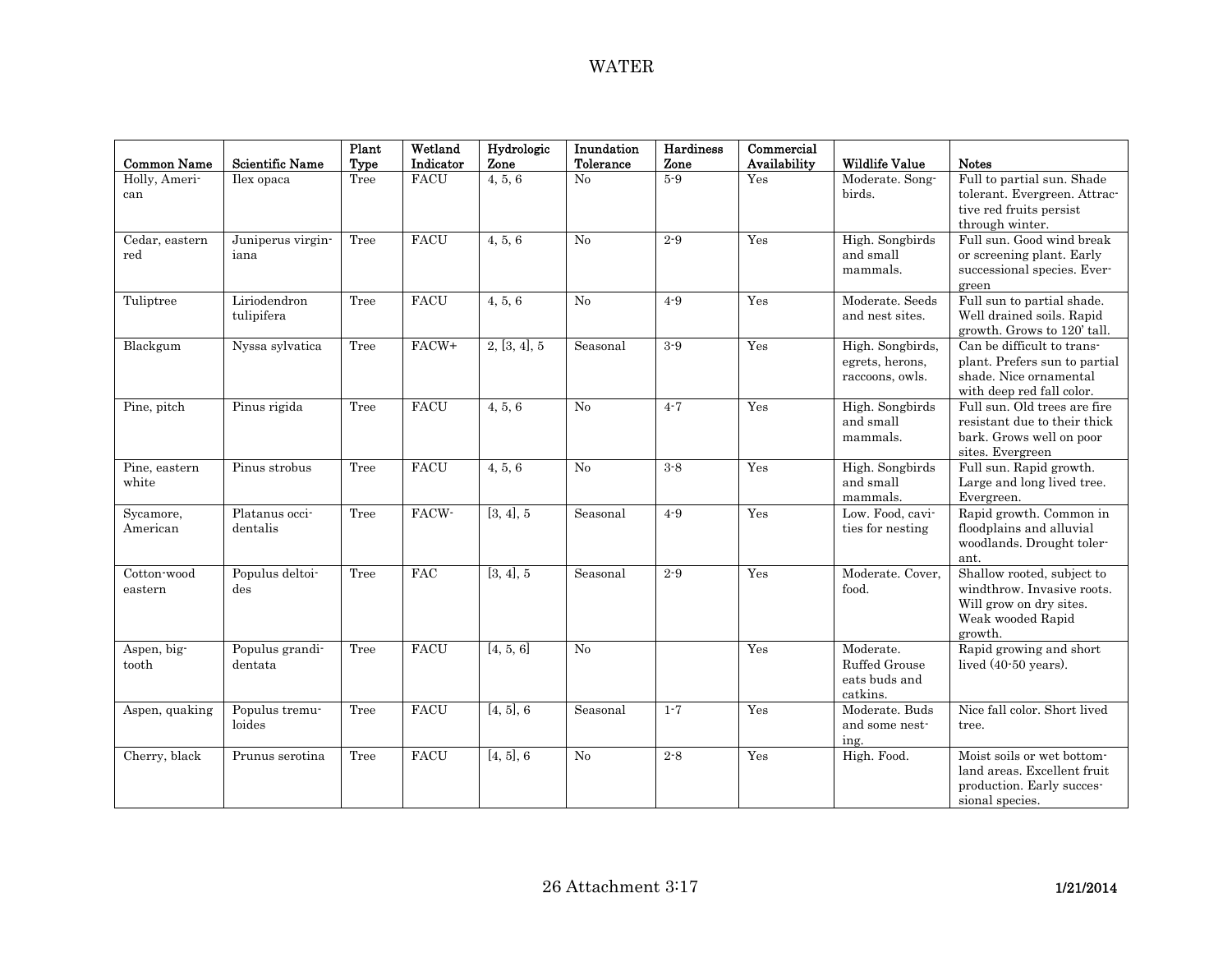| <b>Common Name</b>        | <b>Scientific Name</b>    | Plant<br>Type   | Wetland<br>Indicator | Hydrologic<br>Zone         | Inundation<br>Tolerance | <b>Hardiness</b><br>Zone | Commercial<br>Availability | <b>Wildlife Value</b>                                                                         | <b>Notes</b>                                                                                               |
|---------------------------|---------------------------|-----------------|----------------------|----------------------------|-------------------------|--------------------------|----------------------------|-----------------------------------------------------------------------------------------------|------------------------------------------------------------------------------------------------------------|
| Oak, white                | Quercus alba              | Tree            | <b>FACU</b>          | 4, 5, 6                    | No                      | $3 - 9$                  | Yes                        | High. Songbirds<br>and small<br>mammals.                                                      | Full to partial sun. Slow<br>growing. Longest lived tree<br>in the northeast.                              |
| Oak, swamp<br>white       | Quercus bicolor           | Tree            | FACW+                | 2, [3, 4], 5               | Seasonal                | $4 - 8$                  | Yes                        | High. Songbirds,<br>waterfowl and<br>small mammals.                                           | Full sun to partial shade.<br>Good bottomland tree.<br>Drought tolerant. Nice<br>ornamental.               |
| Oak, scarlet              | Quercus coccinea          | Tree            | NI                   | 5, 6                       | No                      | $4 - 9$                  | Yes                        | High. Songbirds<br>and small<br>mammals.                                                      | Full to partial sun. Rapid<br>growing and long lived.<br>Nice fall color.                                  |
| Oak, pin                  | Quercus palus-<br>tris    | Tree            | <b>FACW</b>          | $\overline{[3], 4}$ , 5, 6 | Seasonal                | $4 - 8$                  | Yes                        | High. Songbirds<br>and small<br>mammals.                                                      | Gypsy moth target.                                                                                         |
| Oak, willow               | Quercus phellos           | Tree            | $FAC+$               | [3, 4], 5                  | Seasonal                | $5-9$                    | Yes                        | High. Songbirds,<br>waterfowl and<br>small mammals.                                           | Full to partial sun.                                                                                       |
| Oak, red                  | Quercus rubra             | Tree            | FACU-                | 5.6                        | No                      | $3 - 8$                  | Yes                        | High. Small<br>mammals.                                                                       | Full to partial sun. Rapid<br>growing and long lived.<br>Valuable timber tree.                             |
| Willow, black             | Salix nigra               | Tree            | FACW+                | [2, 3], 4                  | Seasonal                |                          | Yes                        | High. Browsing<br>and cavity nest-<br>ers.                                                    | Rapid growth, stabilizes<br>streambanks. Full sun.<br>Roots easily from cuttings.                          |
| <b>Bald Cypress</b>       | Taxodium dis-<br>tichum   | Tree            | OBL                  | 1, [2, 3], 4               | Saturated,<br>$0 - 2$   | $4 - 9$                  | Yes                        | Little food value.<br>but good perch-<br>ing site for wa-<br>terfowl.                         | Tolerates drought.                                                                                         |
| Basswood.<br>American     | Tilia americana           | Tree            | <b>FACU</b>          | [4, 5], 6                  | No                      | $2 - 8$                  | Yes                        | Moderate. But-<br>terflies, song-<br>birds, small<br>mammals, and<br>beneficial in-<br>sects. | Partial sun. Shade tolerant.<br>Important pollen source for<br>honey bees.                                 |
| Serviceberry,<br>downy    | Amelanchier<br>arborea    | Tree<br>(small) | FAC-                 | 3, [4, 5], 6               | Seasonal                | $4 - 9$                  | Yes                        | Moderate. song-<br>birds and small<br>mammals.                                                | Partial sun. Shade tolerant.<br>Very early spring flowers.<br>Handsome tree.                               |
| Serviceberry,<br>shadbush | Amelanchier<br>canadensis | Tree<br>(small) | <b>FAC</b>           | 4, 5, 6                    | Seasonal                | $4 - 7$                  | Yes                        | High. Nesting,<br>cover, food. Birds<br>and mammals.                                          | Prefers partial shade.<br>Common in forested wet-<br>lands and upland woods.<br>Very early spring flowers. |
| Hackberry,<br>common      | Celtis occidental-<br>is  | Tree<br>(small) | <b>FACU</b>          | 4, 5, 6                    | No                      | $3 - 9$                  | Yes                        | High. Food and<br>cover.                                                                      | Full sun to partial shade.<br>Small tree 30-50' tall. Fruit<br>persists into winter.                       |